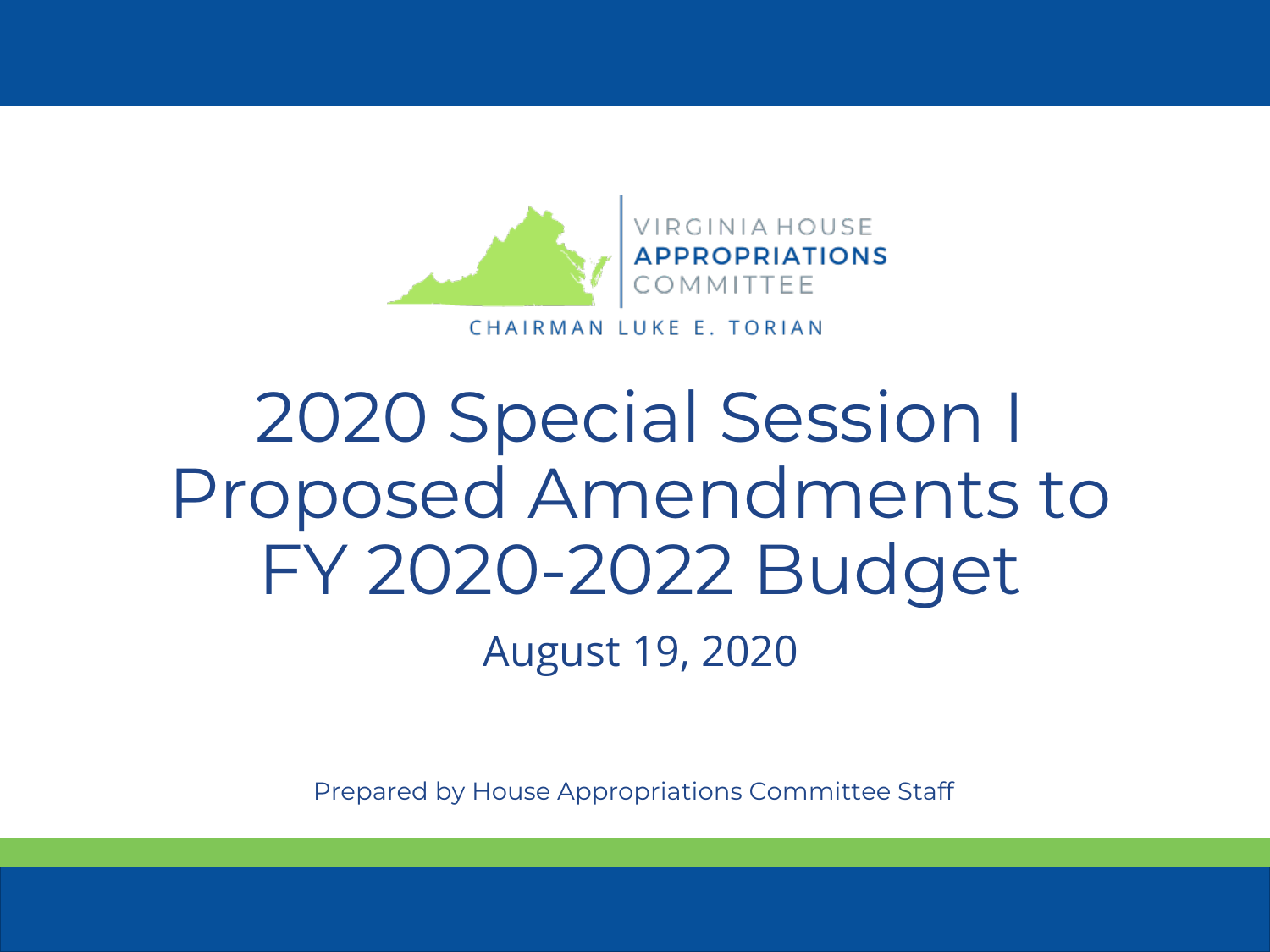### Review of 2020 Regular Session Actions

- HB 29 (Caboose bill):
	- As introduced, Governor's budget sought to maximize cash balances both to support mandatory expenditure increases in FY 2021 and FY 2022 and ensure cash was available to address a potential revenue contraction in the FY 2020-2022 biennium
	- Bill included a deposit of \$601.8 million into the Revenue Reserve Fund in FY 2020, and also left unappropriated an additional \$691.8 million as a carryforward balance to help cover costs in FY 2021 and FY 2022
- HB 30:
	- Authorized the use of majority of FY 2020 carryforward to help cover costs of K-12 rebenchmarking, Medicaid forecast adjustments<br>and other General Assembly priorities
	- As adopted, in March, the budget left an unappropriated balance of \$13.5 million at the close of the biennium, but included \$300 million in Revenue Reserve deposits in FY 2022 in addition to the deposit of over \$600 million in FY 2020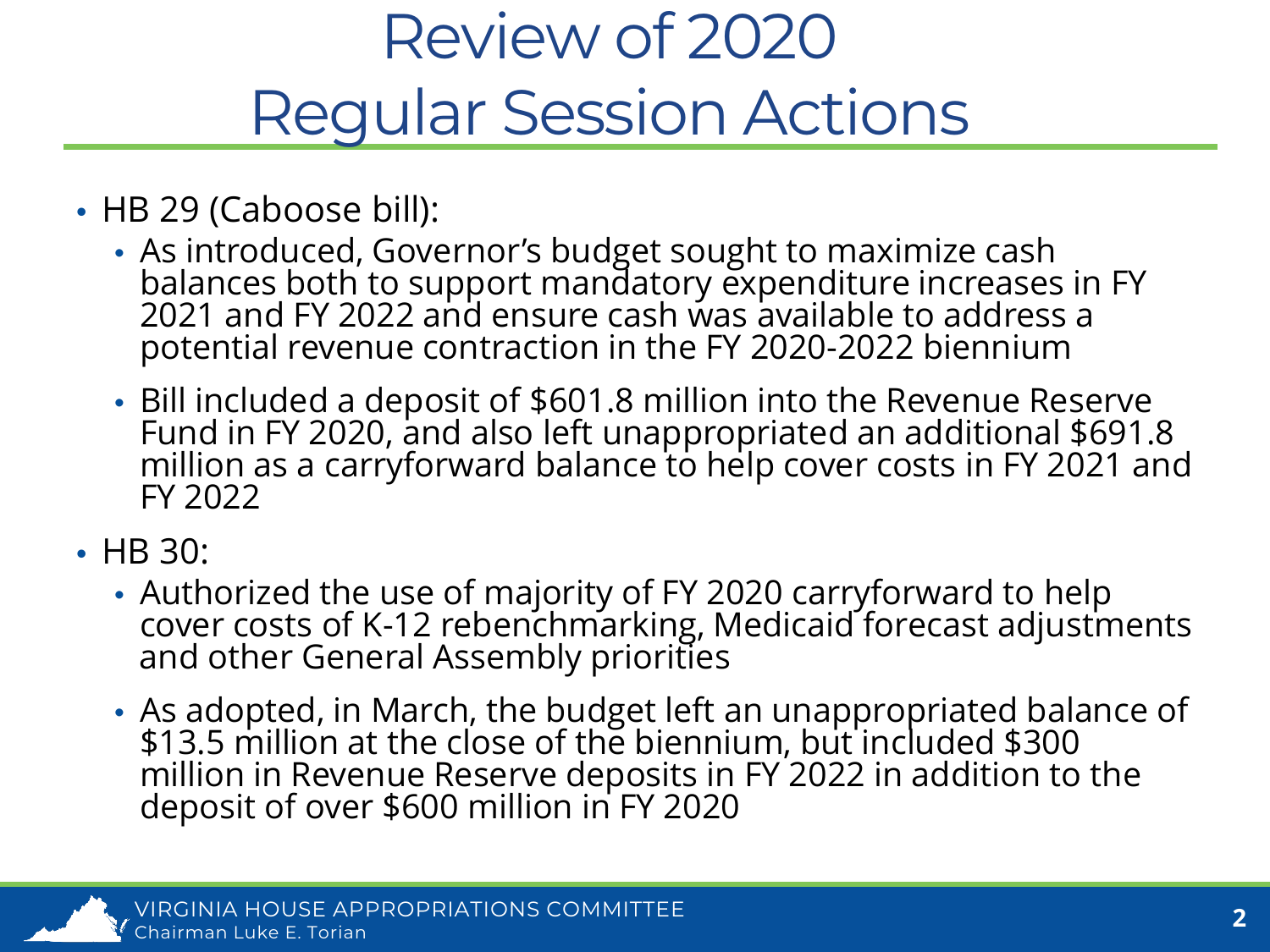### Review of 2020 Reconvened Session Actions

- HB 29 (Caboose bill):
	- Amendment eliminated the deposit of \$601.8 million to Revenue Reserve Fund to ensure cash was available to help address COVID-<br>related revenue reductions
		- This was offset by authorization of \$50.3 million GF spending for initial COVID-19 response
	- Net result was an increase in the assumed unappropriated balance at close of FY 2020 from \$691.8 million to \$1.2 billion
- HB 30:
	- Because the Caboose change increased the FY 2020 balance, but few spending amendments were added to HB 30, Veto Session actions increased the unappropriated balance at the end of the FY 2020-2022 biennium from \$13.5 million to \$621.3 million
	- In addition, amendments "unallotted" a total of \$874.6 million in FY 2021 and \$1.38 billion in FY 2022
		- Language stipulated that when the General Assembly adopted a revenue reforecast, decisions would be made regarding the final disposition of the unallotted appropriations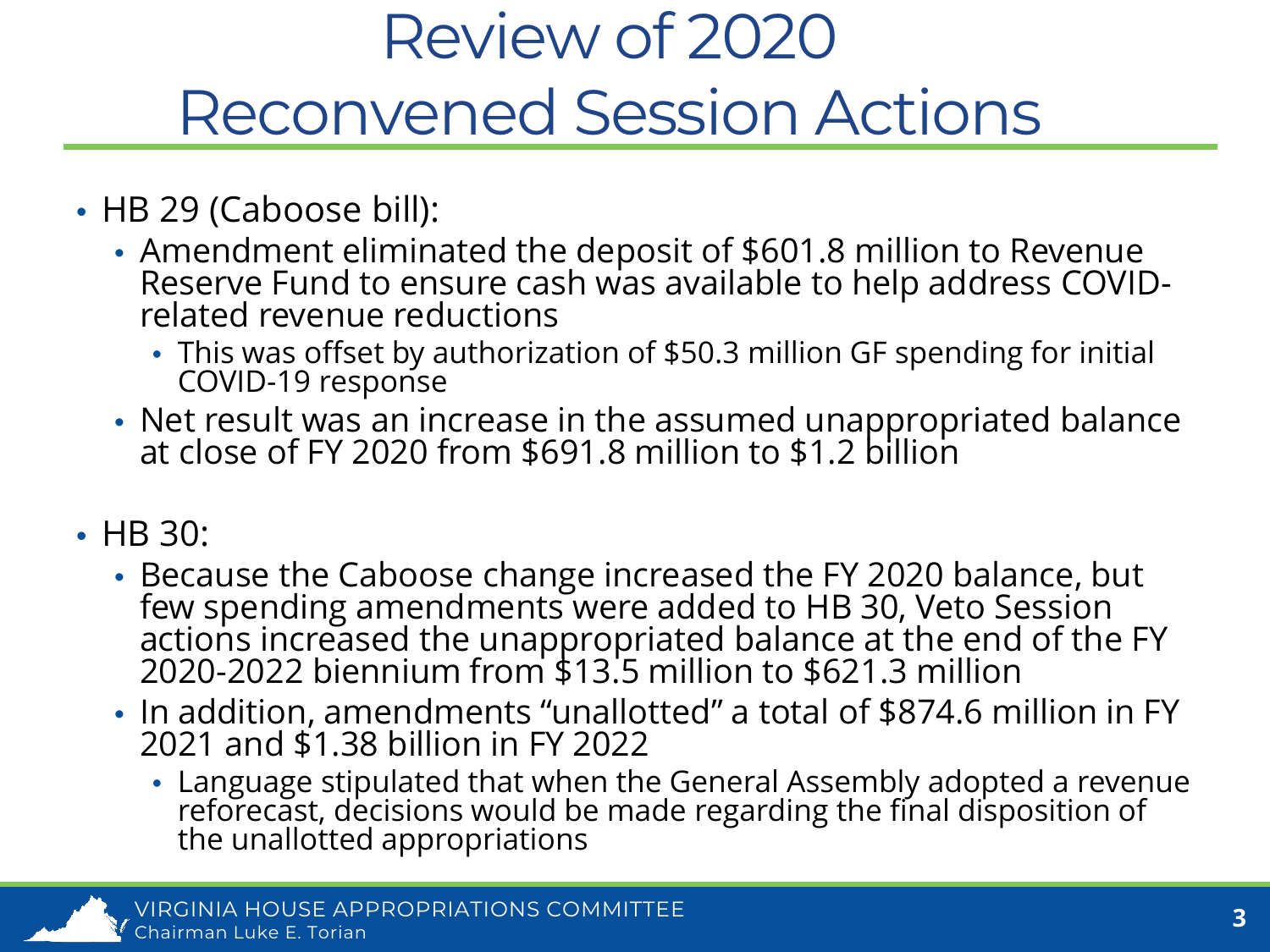## FY 2020 Year-End Close

- In April, there were discussions of a FY 2020 shortfall that could be as much as \$1.0 billion
- While we saw a steep decline in 4<sup>th</sup> quarter revenues, revenues fell only \$234.2 million below amounts assumed in Chapter 1283 (Caboose bill)
- Number of factors helped bolster collections:
	- **Sales tax**: typical one month delayed remittance, payment of AST even from those not mandated to make payments, one-time bump from the "Wayfair" legislation
		- FY 2020 retail sales collections fell 4.5%, while use tax collections increased 32.3%. 90% of the increase in use tax collections were from new *Wayfair-*related dealers
	- **Withholding**: Saw declines, but PPP helped retain jobs. Majority of jobs lost were lower income workers who make up smaller share of withholding taxes
	- **Nonwithholding**: Payments based on calendar year 2019 activity, not an indicator of current conditions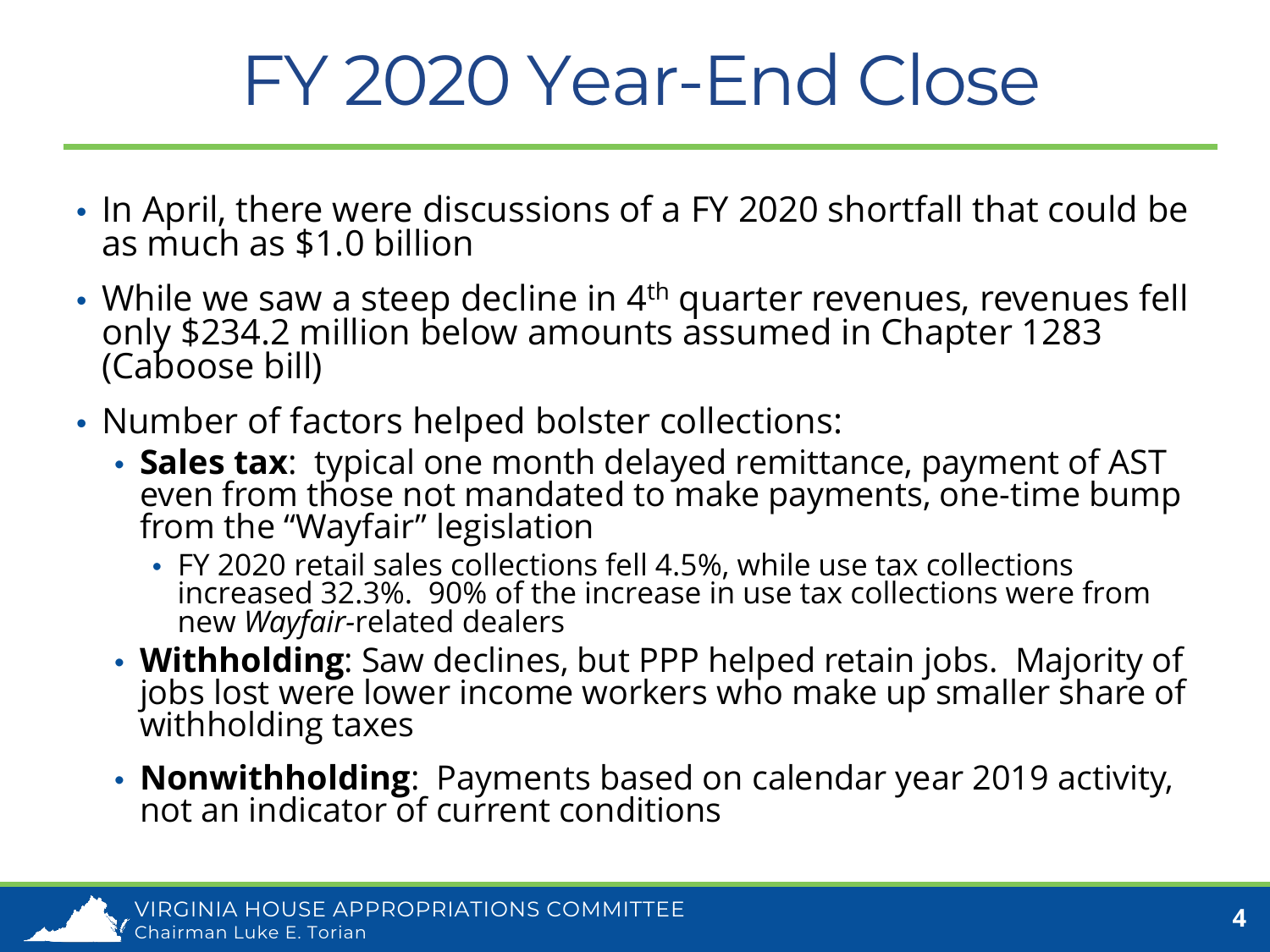#### FY 2020 GF Resources Grew 2.2% Finished \$232.0 Million Below Forecast

|                           |                     | (millions of dollars) |               |            |                    |               |
|---------------------------|---------------------|-----------------------|---------------|------------|--------------------|---------------|
|                           | As a % of Total     |                       |               |            | % Growth Over FY19 |               |
| <b>Major Sources</b>      | <b>General Fund</b> | <b>Official</b>       | <b>Actual</b> | Change     | <b>Official</b>    | <b>Actual</b> |
| Withholding               | 59.6%               | \$13,591.9            | \$13,378.1    | (\$213.8)  | 4.7 %              | 3.0           |
| Nonwithholding            | 17.0                | 3,804.1               | 3,804.5       | 0.4        | (4.3)              | (4.3)         |
| Refunds                   | (8.2)               | (1,976.6)             | (1,830.9)     | 145.7      | 13.7               | 5.3           |
| Net Individual            | 68.4%               | \$15,419.4            | \$15,351.6    | (467.8)    | 1.3<br>%           | 0.8 %         |
| <b>Sales</b>              | 16.5%               | \$3,844.5             | \$3,706.8     | (\$137.7)  | 7.4 %              | 3.5 %         |
| Corporate                 | 4.5                 | 1,031.5               | 1,011.7       | (19.9)     | 9.3                | 7.2           |
| Wills (Recordation)       | 2.2                 | 468.6                 | 483.5         | 14.9       | 21.3               | 25.1          |
| Insurance                 | 1.6                 | 394.1                 | 360.6         | (33.5)     | 3.2                | (5.6)         |
| All Other Revenue         | 3.7                 | 813.9                 | 823.6         | 9.7        | 3.2                | 14.6          |
| <b>Total Revenue</b>      | 96.9%               | \$21,972.0            | \$21,737.8    | ( \$234.2) | 3.1<br>$\%$        | 2.0%          |
| A.B.C. Profits            | 0.6                 | \$124.8               | \$137.5       | \$12.7     | $(4.5)$ %          | 5.2 %         |
| Sales Tax (0.375%)        | 1.8                 | 421.6                 | 406.0         | (15.6)     | 7.4                | 3.4           |
| Transfers                 | 0.7                 | 155.3                 | 160.4         | 5.1        | 15.3               | 19.1          |
| <b>Total Transfers</b>    | 3.1%                | \$701.7               | \$703.9       | \$2.2      | 6.6 %              | 7.0 %         |
| <b>TOTAL GENERAL FUND</b> | 100.0%              | \$22,673.7            | \$22,441.7    | (\$232.0)  | 3.2 %              | 2.2%          |

**Summary of Fiscal Year 2020 Revenue Collections** (millions of dollars)

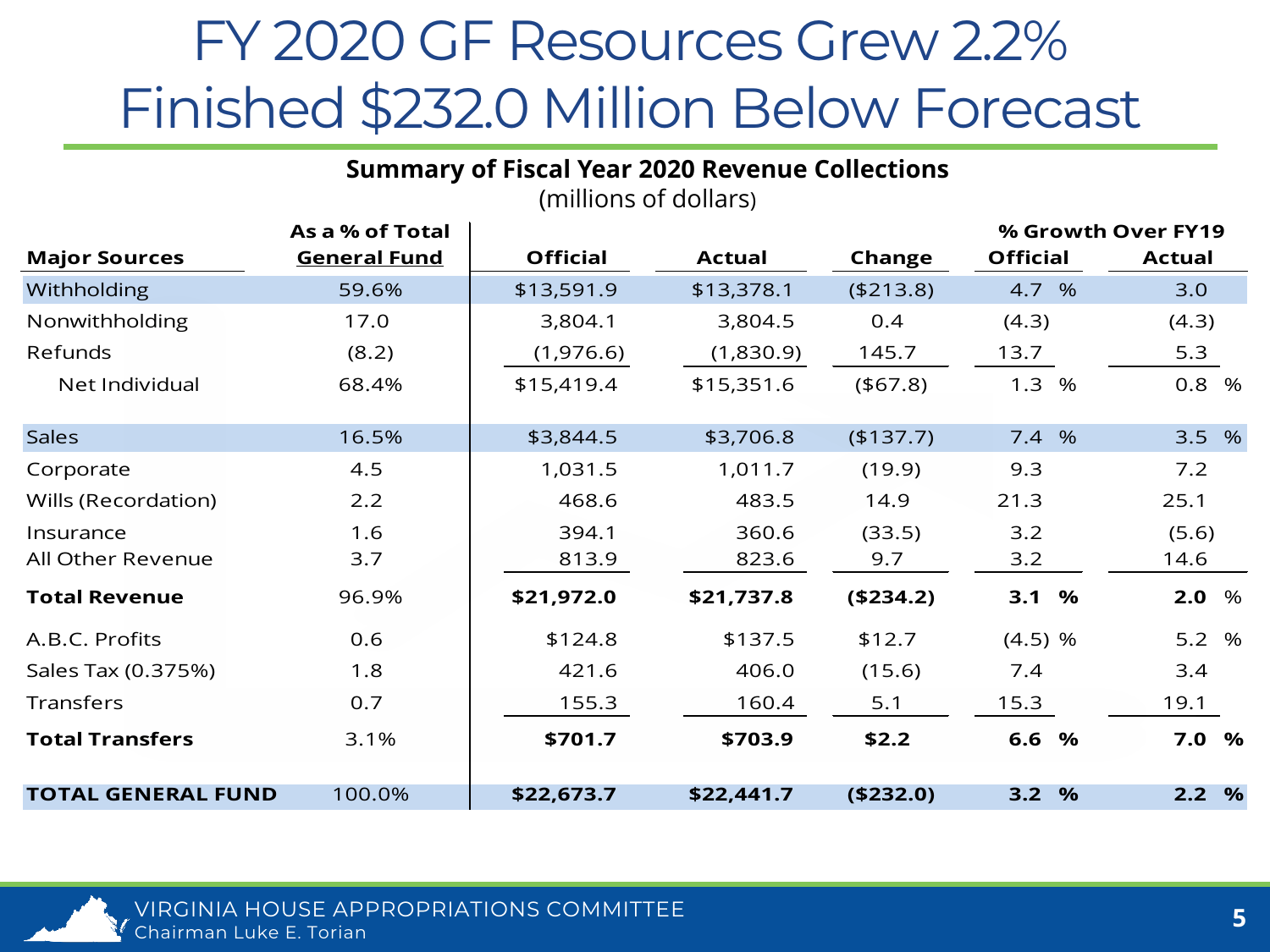#### Growth in Total General Fund Revenue Collections FY 2020: Monthly and Year-to-Date



• Total general fund revenues increased 26.8 percent in June. This was expected as the May 1 due date for individual and corporate income tax payments was deferred to June 1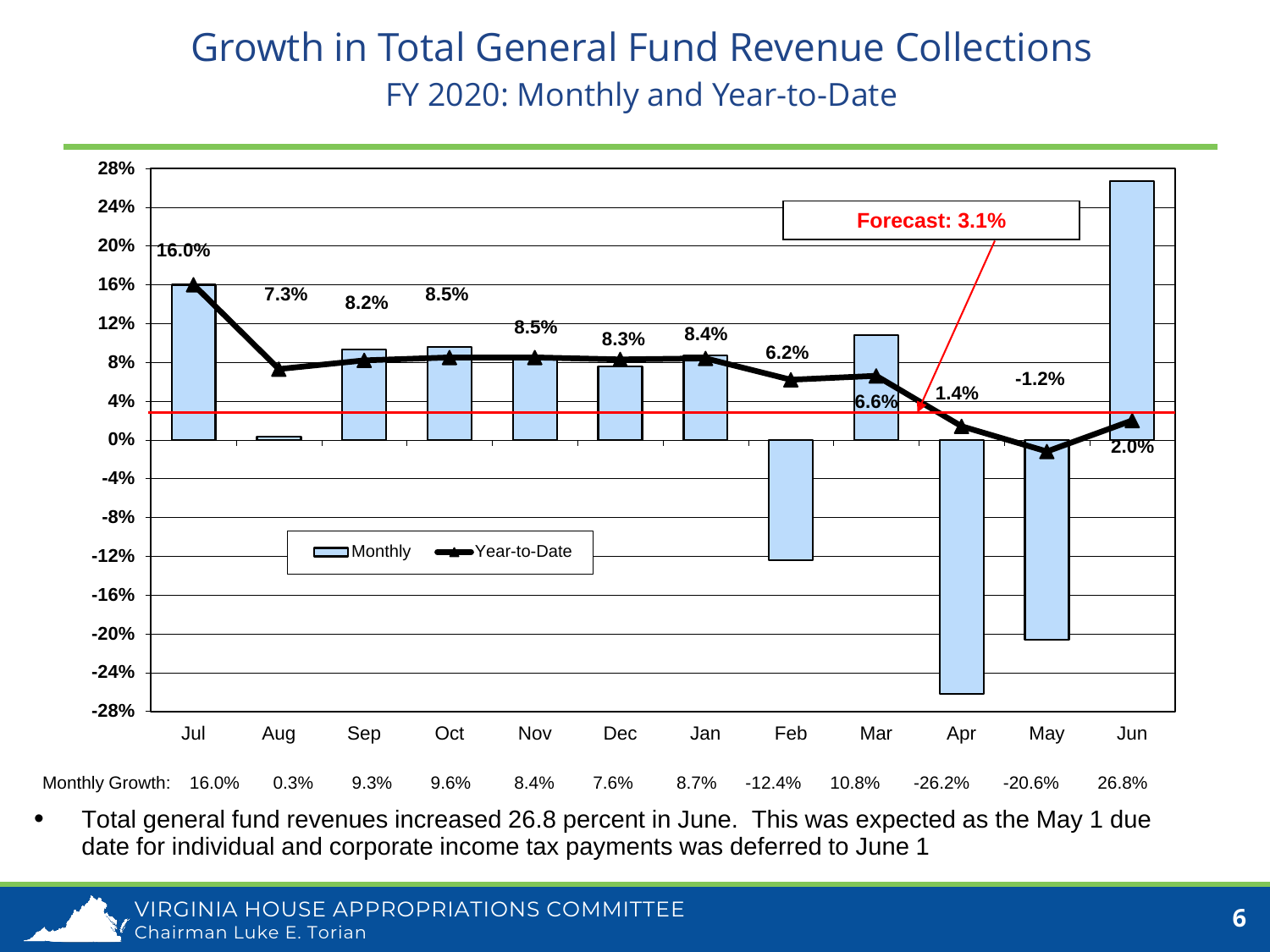## FY 2020-2022 REVENUE REFORECAST



VIRGINIA HOUSE APPROPRIATIONS COMMITTEE Chairman Luke E. Torian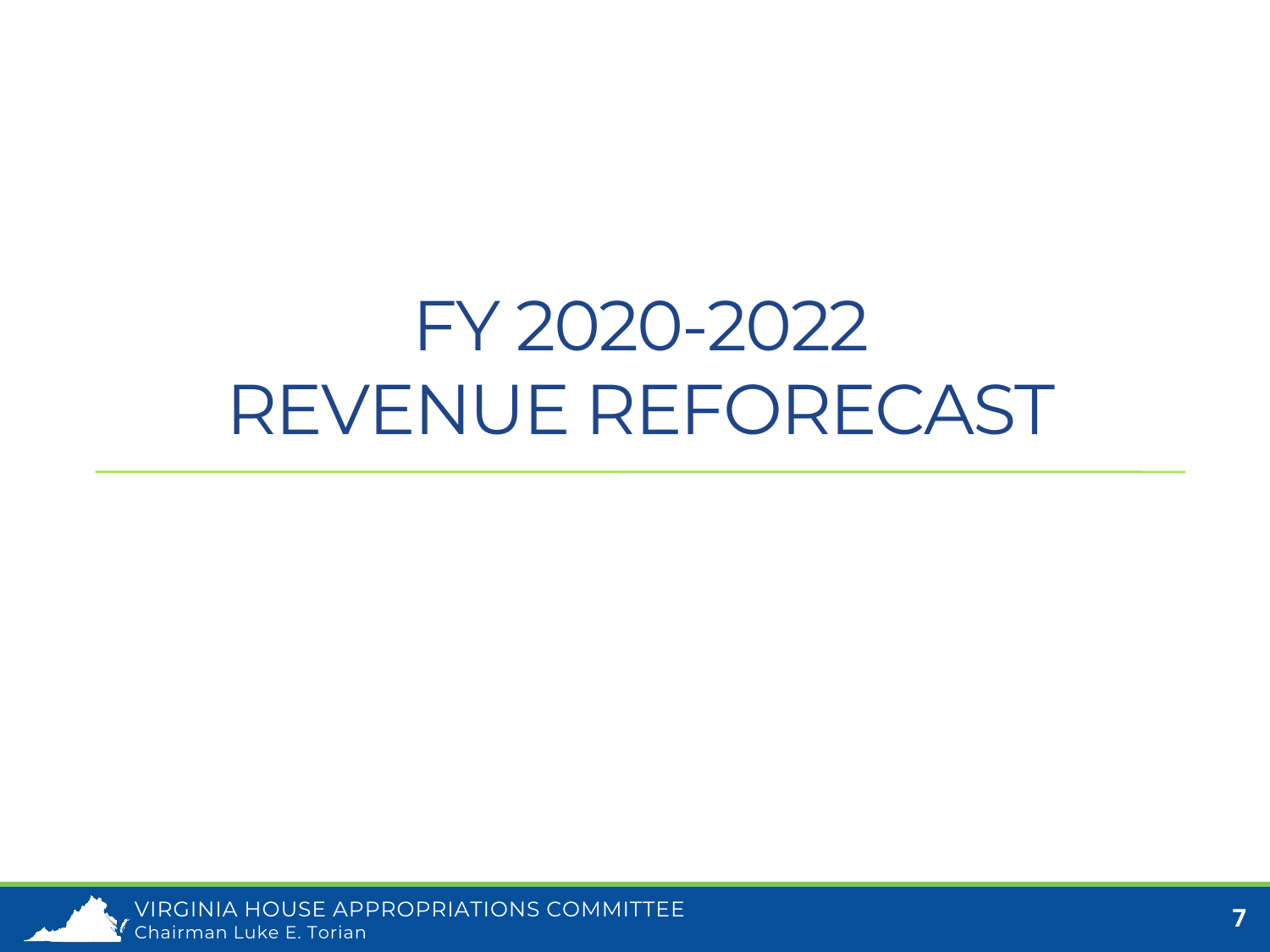## Revenue Reforecasting Process

- Code mandates a reforecast of revenues when the forecast is missed by 1% or more
- The proposed revenue forecast contained in HB 5005 is based on the updated economic outlook for Virginia as presented to the Joint Advisory Board of Economists (JABE) and the Governor's Advisory Council on Revenue Estimates (GACRE)
- IHS Markit's June 2020 standard and pessimistic forecasts for the U.S. and the associated outlook for Virginia were used as the basis
- At the JABE meeting with 12 members participating, 5 members supported the standard outlook, 5 members supported a standard minus outlook for FY 2021 and the standard outlook for FY 2022, and 2 supported the pessimistic outlook for both years of the biennium
- At the GACRE meeting of business and legislative leaders, with 15 members participating, 7 members supported the standard outlook, 8 members supported a standard minus outlook for fiscal year 2021 and the standard outlook for fiscal year 2022
- The Governor decided to recommend using the standard forecast for both years at this time
	- The forecast will be reevaluated again during the normal fall forecasting season
	- To hedge against concern that a lower forecast might be merited, Governor retained a large cash balance, and left an almost \$500 million unappropriated balance at the close of FY 2022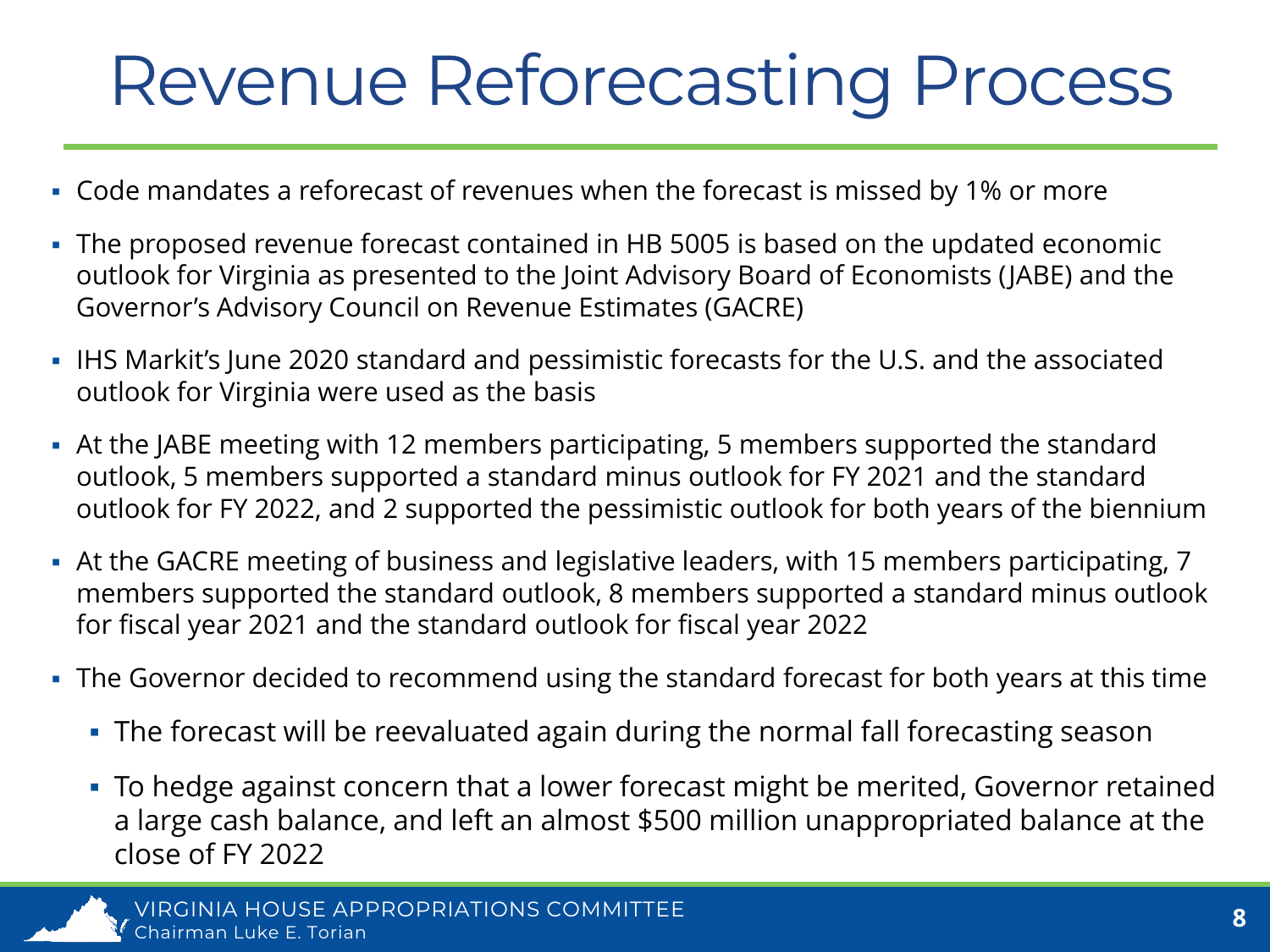#### Revenue Reforecast

#### **Fiscal Year 2021 Forecast: Chapter 1289 and HB 5005**

| (Dollars in Millions) |  |  |  |
|-----------------------|--|--|--|
|-----------------------|--|--|--|

|                           | <b>Fiscal Year 2021</b> |                  |                  |                    |                      |  |
|---------------------------|-------------------------|------------------|------------------|--------------------|----------------------|--|
|                           |                         |                  |                  | % Growth Over FY20 |                      |  |
|                           | Ch. 1289                | <b>HB 5005</b>   | Change           | Ch. 1289           | <b>HB 5005</b>       |  |
| Withholding               | \$14,118.0              | \$13,704.2       | $(*413.8)$       | 3.9<br>%           | 2.4<br>$\frac{9}{6}$ |  |
| Nonwithholding            | 4,101.0                 | 3,668.9          | (432.1)          | 7.8                | (3.6)                |  |
| Refunds                   | (2,059.9)               | (1,924.9)        | 135.0            | 4.2                | 5.2                  |  |
| Net Individual            | \$16,159.1              | \$15,448.2       | $(*710.9)$       | 4.8                | 0.6                  |  |
| <b>Sales</b>              | \$3,893.0               | \$3,346.5        | (\$546.5)        | 1.3                | (9.7)                |  |
| Corporate                 | 1,019.2                 | 1,041.7          | 22.5             | (1.2)              | 3.0                  |  |
| Wills (Recordation)       | 388.1                   | 422.4            | 34.3             | (17.2)             | (12.6)               |  |
| Insurance                 | 420.1                   | 337.4            | (82.7)           | 6.6                | (6.4)                |  |
| All Other Revenue         | 808.3                   | 756.9            | (51.4)           | (0.7)              | (7.8)                |  |
| <b>Total Revenue</b>      | \$22,687.8              | \$21,353.1       | (\$1,334.7)      | 3.3<br>%           | %<br>(1.8)           |  |
| A.B.C. Profits            | \$125.1                 | \$125.1          | \$0.0            | 0.2<br>%           | 0.2<br>%             |  |
| Sales Tax (0.375%)        | 426.9                   | 365.7            | (61.2)           | 1.3                | (5.4)                |  |
| <b>Transfers Per Act</b>  | 103.8                   | 103.8            | 0.0              | (33.2)             | (33.2)               |  |
| <b>Total Transfers</b>    | \$655.8                 | \$594.6          | ( \$61.2)        | (6.5)<br>%         | (10.8)<br>%          |  |
| <b>TOTAL GENERAL FUND</b> | \$23,343.6<br>\$        | \$<br>\$21,947.7 | \$<br>(1, 395.9) | 3.0%               | %<br>(2.0)           |  |

VIRGINIA HOUSE APPROPRIATIONS COMMITTEE Chairman Luke E. Torian **<sup>9</sup>**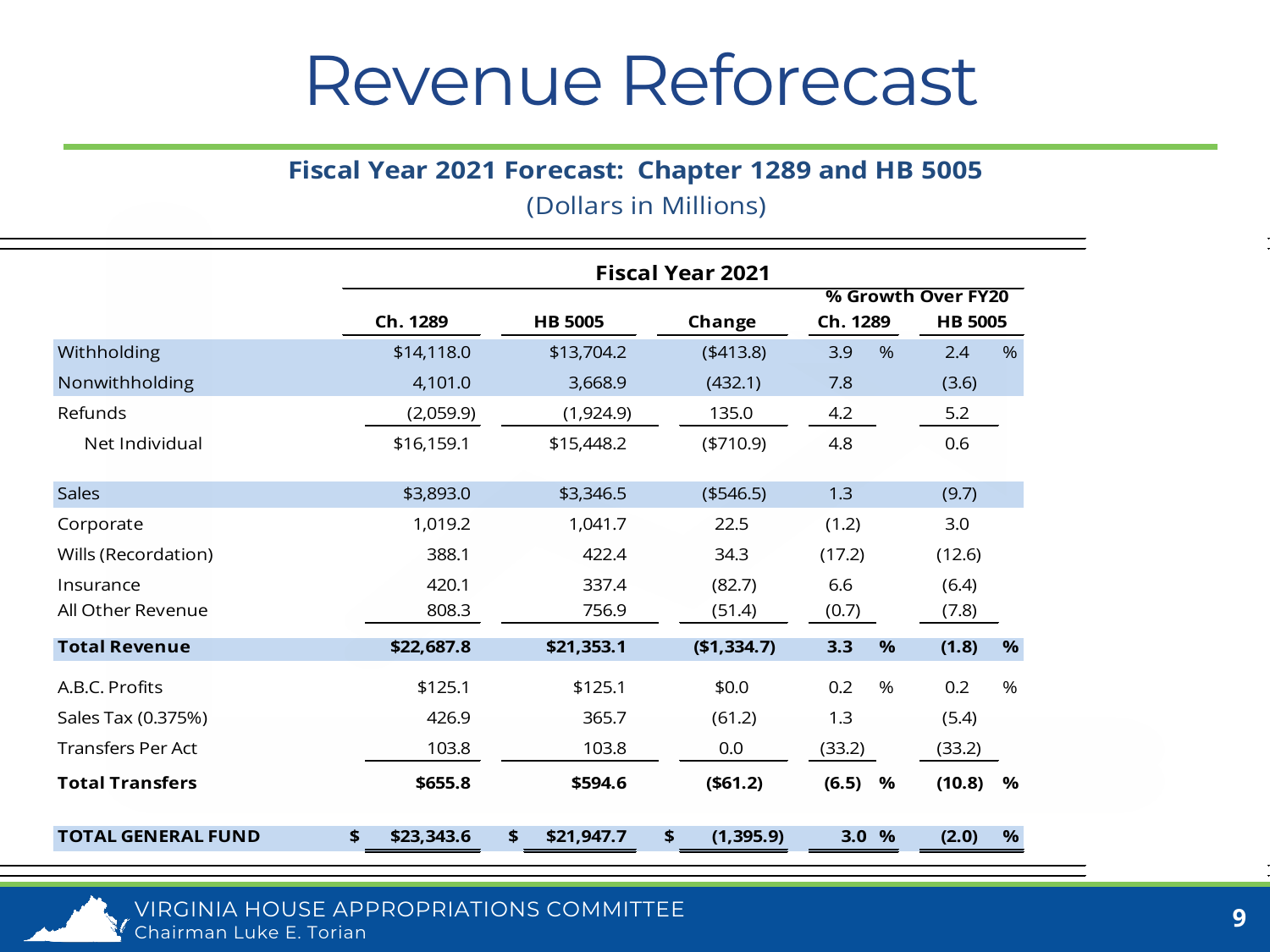#### Revenue Reforecast

#### **Fiscal Year 2022 Revenue Forecast: Chapter 1289 and HB 5005**

(Dollars in Millions)

|                           | <b>Fiscal Year 2022</b> |                    |             |             |                | 2020-2022 Biennium |                |             |
|---------------------------|-------------------------|--------------------|-------------|-------------|----------------|--------------------|----------------|-------------|
|                           |                         | % Growth Over FY21 |             |             |                |                    |                |             |
|                           | Ch. 1289                | <b>HB 5005</b>     | Change      | Ch. 1289    | <b>HB 5005</b> | Ch. 1289           | <b>HB 5005</b> | Change      |
| Withholding               | \$14,676.4              | \$14,341.0         | ( \$335.4)  | 4.0<br>$\%$ | 4.6<br>$\%$    | \$28,794.4         | \$28,045.2     | (4749.2)    |
| Nonwithholding            | 4,306.5                 | 3,784.9            | (521.6)     | 5.0         | 3.2            | 8,407.5            | 7,453.8        | (953.7)     |
| Refunds                   | (2, 137.4)              | (2,062.4)          | 75.0        | 3.8         | 7.1            | (4, 197.3)         | (3,987.3)      | 210.0       |
| Net Individual            | \$16,845.5              | \$16,063.5         | $(*782.0)$  | 4.2         | 4.0            | \$33,004.6         | \$31,511.7     | (\$1,492.9) |
|                           |                         |                    |             |             |                |                    |                |             |
| <b>Sales</b>              | \$3,955.6               | \$3,438.7          | ( \$516.9)  | 1.6         | 2.8            | \$7,848.6          | \$6,785.2      | (\$1,063.4) |
| Corporate                 | 1,132.6                 | 1,143.0            | 10.4        | 11.1        | 9.7            | 2,151.8            | 2,184.7        | 32.9        |
| Wills (Recordation)       | 357.0                   | 393.0              | 36.0        | (8.0)       | (7.0)          | 745.1              | 815.4          | 70.3        |
| Insurance                 | 437.1                   | 359.5              | (77.6)      | 4.0         | 6.6            | 857.2              | 696.9          | (160.3)     |
| All Other Revenue         | 810.5                   | 787.8              | (22.7)      | 0.3         | 4.1            | 1,618.8            | 1,544.7        | (74.1)      |
| <b>Total Revenue</b>      | \$23,538.3              | \$22,185.5         | (\$1,352.8) | 3.7<br>$\%$ | 3.9<br>$\%$    | \$46,226.1         | \$43,538.6     | (\$2,687.5) |
| A.B.C. Profits            | \$128.7                 | \$128.7            | \$0.0       | $\%$<br>2.9 | $\%$<br>2.9    | \$253.8            | \$253.8        | \$0.0       |
| Sales Tax (0.375%)        | 433.7                   | 375.9              | (57.8)      | 1.6         | 2.8            | 860.6              | 741.6          | (119.0)     |
| <b>Transfers Per Act</b>  | 103.8                   | 103.8              | 0.0         | 0.0         | 0.0            | 207.6              | 207.6          | 0.0         |
| <b>Total Transfers</b>    | \$666.2                 | \$608.4            | ( \$57.8)   | 1.6<br>$\%$ | 2.3<br>$\%$    | \$1,322.0          | \$1,203.0      | (\$119.0)   |
|                           |                         |                    |             |             |                |                    |                |             |
| <b>TOTAL GENERAL FUND</b> | \$24,204.5              | \$22,793.9         | (\$1,410.6) | 3.7<br>%    | %<br>3.9       | \$47,548.1         | \$44,741.6     | (\$2,806.5) |

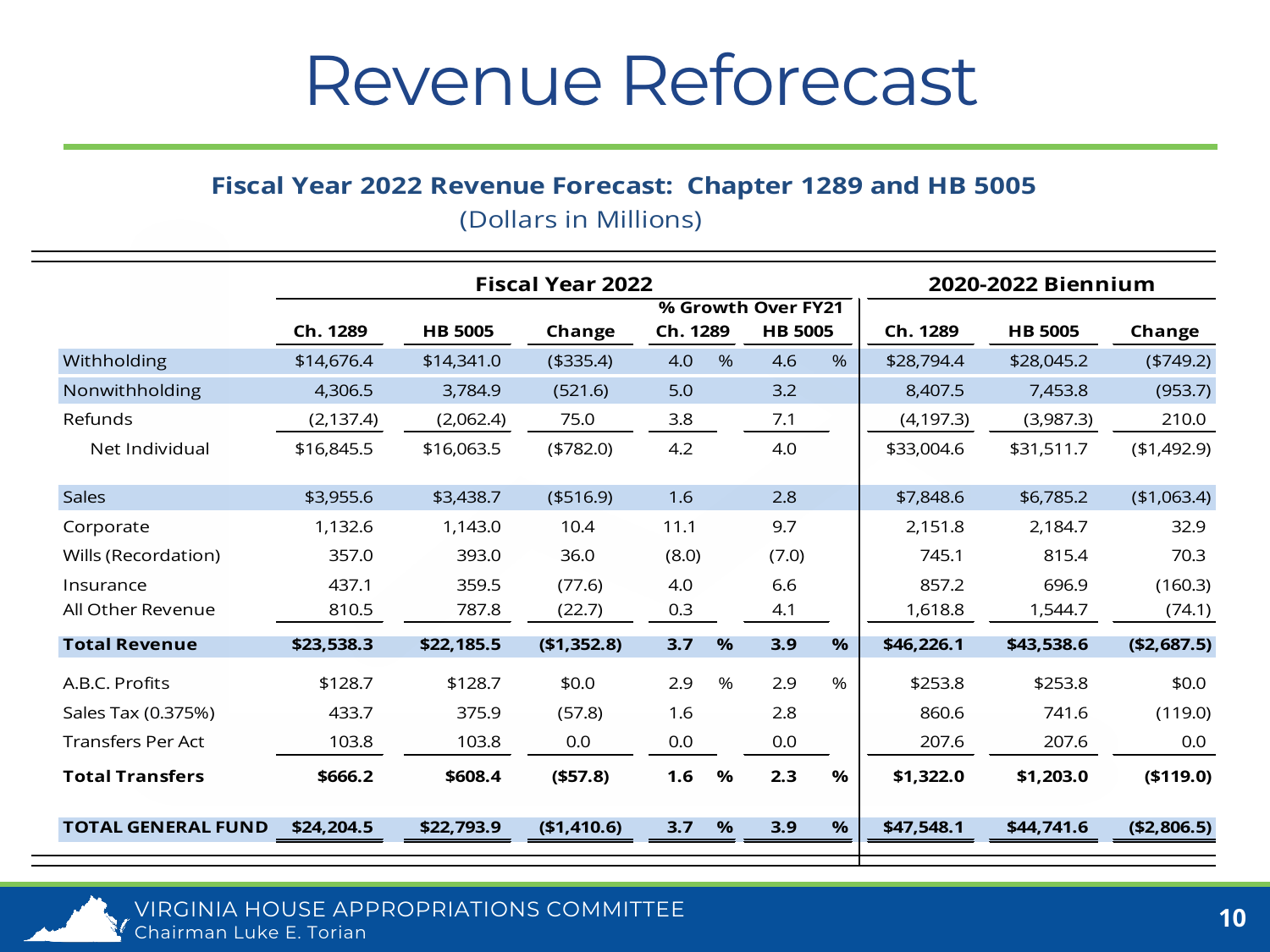#### HB 5005: Adjustments to Resources

|                                                                                     | <b>FY 2021</b> | <b>FY 2022</b> |
|-------------------------------------------------------------------------------------|----------------|----------------|
| Chapter 1289: Unappropriated Balance                                                | \$1,010.1      | \$621.3        |
| <b>HB 5005 Resource Adjustments</b>                                                 |                |                |
| Revised Forecast – GF Revenues and Transfers                                        | (1,395.9)      | (1,410.6)      |
| Revert FY 2020 Unspent Agency Balances to GF                                        | 247.1          | 30.4           |
| <b>Total Resource Adjustments</b>                                                   | (1, 148.8)     | (1,380.3)      |
| <b>HB 5005 Savings</b>                                                              |                |                |
| Recognize GF Savings from Enhanced FMAP (DMAS and DSS)                              | 336.8          | $\overline{0}$ |
| K-12 Sales Tax Reduction (technical)                                                | 95.2           | 93.6           |
| Convert Unallotments to Reductions - Net of Restorations (detailed on later slides) | 754.0          | 1,335.5        |
| HB 5005 Spending                                                                    |                |                |
| <b>Medicaid Continuation of Care</b>                                                | (89.1)         |                |
| Mandatory Revenue Stabilization Fund Deposit (based on FY 2022 forecast)            | (0.0)          | (71.5)         |
| WQIF Part B Deposit (Based on FY 2020 Agency Balances)                              | (0.0)          | (30.4)         |
| Policy/New Spending                                                                 | (45.9)         | (1.0)          |
| <b>Total Spending and Savings Adjustments</b>                                       | 1,071.9        | 1,326.3        |
|                                                                                     |                |                |
| <b>HB 5005: Unappropriated Balance</b>                                              | \$933.3        | \$490.5        |

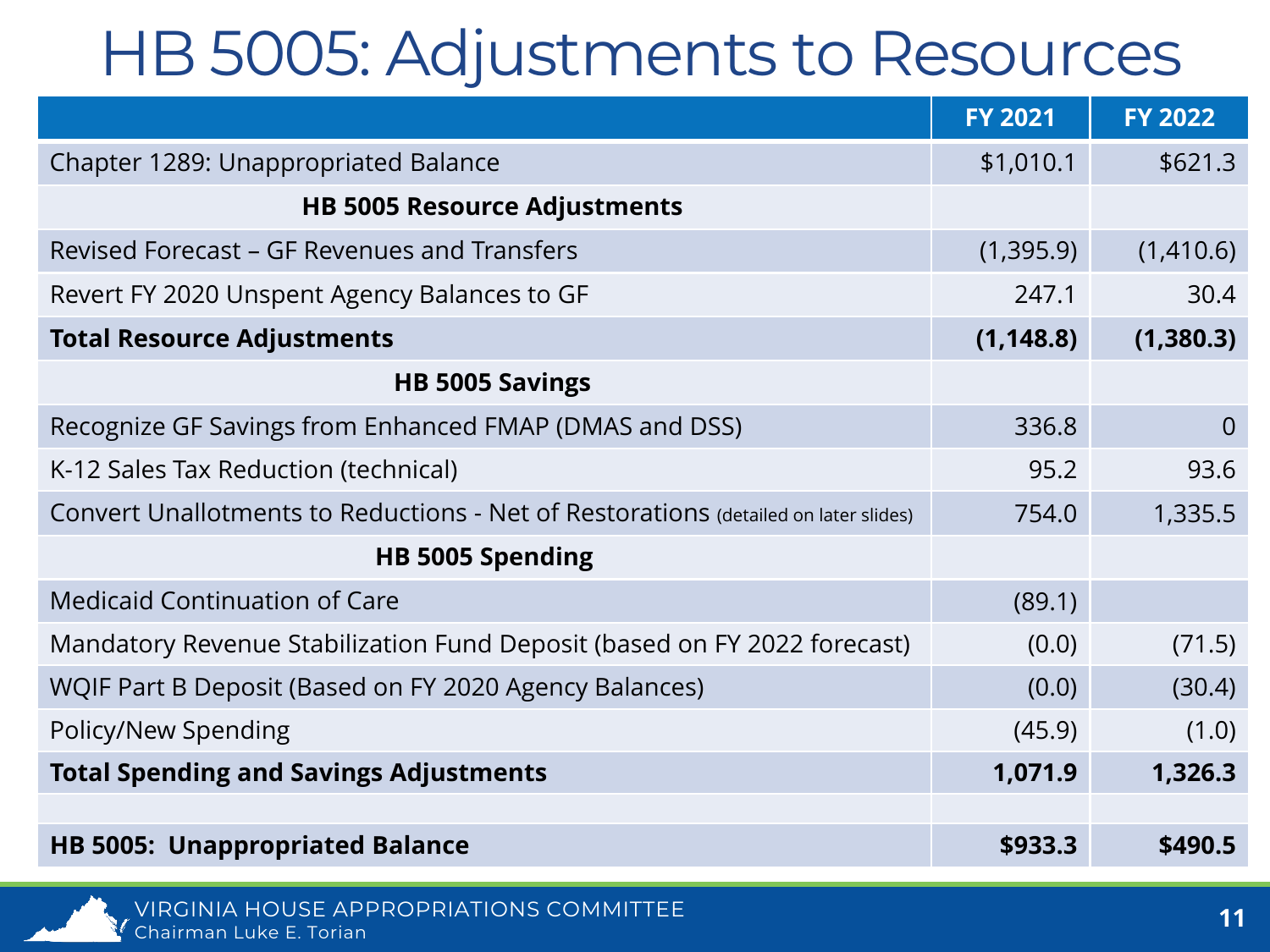## OVERVIEW SPENDING AND SAVINGS IN HB 5005



VIRGINIA HOUSE APPROPRIATIONS COMMITTEE Chairman Luke E. Torian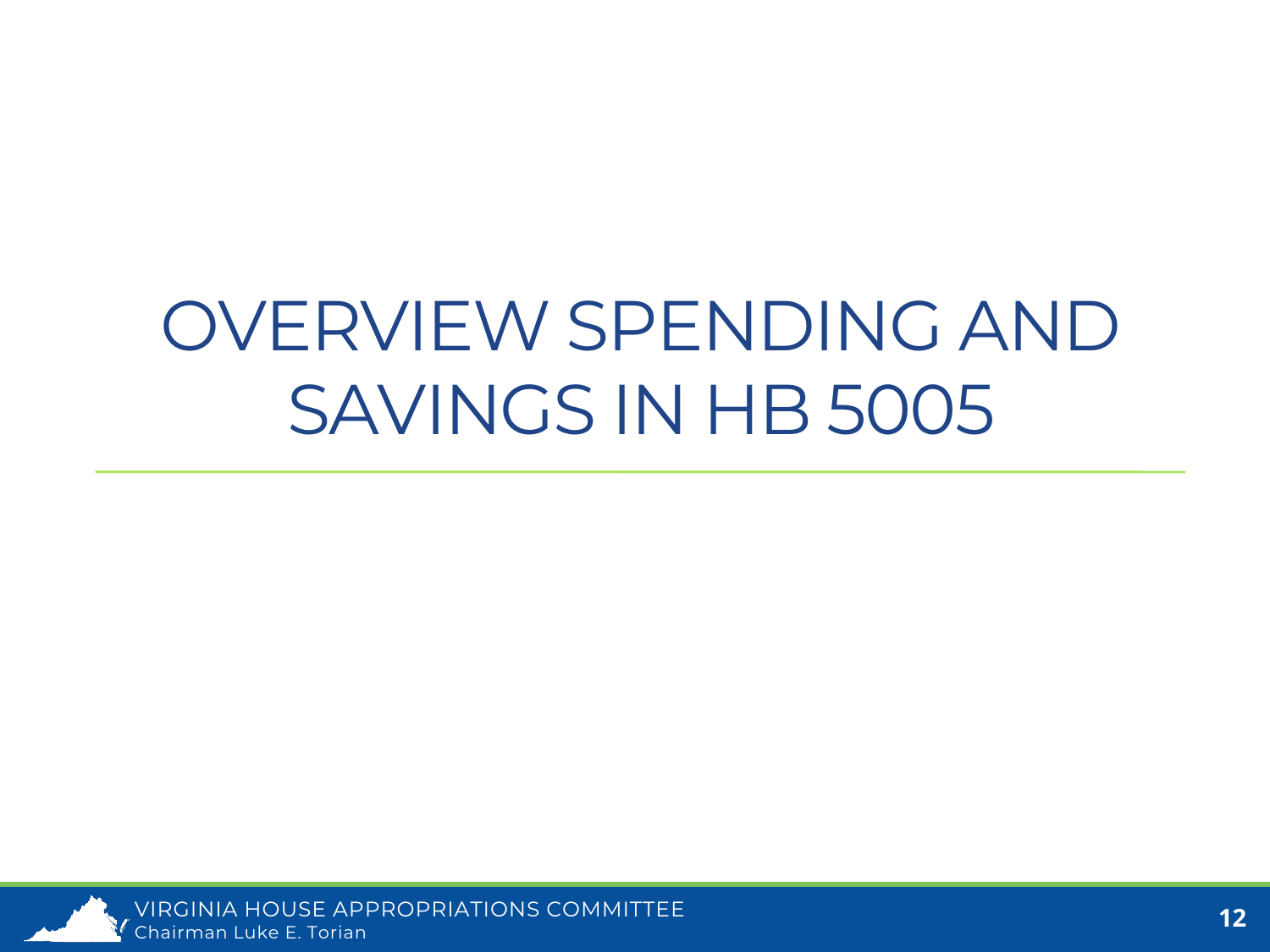### Action on Operating Unallotments

- At the reconvened Session, adopted amendments "unallotted" a total of \$874.6 million in FY 2021 and \$1.38 billion in FY 2022
- Separate hand-out details the disposition of the individual unallotments
- HB 5005 proposes to convert the vast majority of these unallotments to budget reductions
	- Assumes savings of \$754.0 million in FY 2021 and \$1.3 billion in FY 2022 by removing the appropriations associated with majority of unallotments
	- Restores \$99.6 million in FY 2021 and \$44.9 million in FY 2022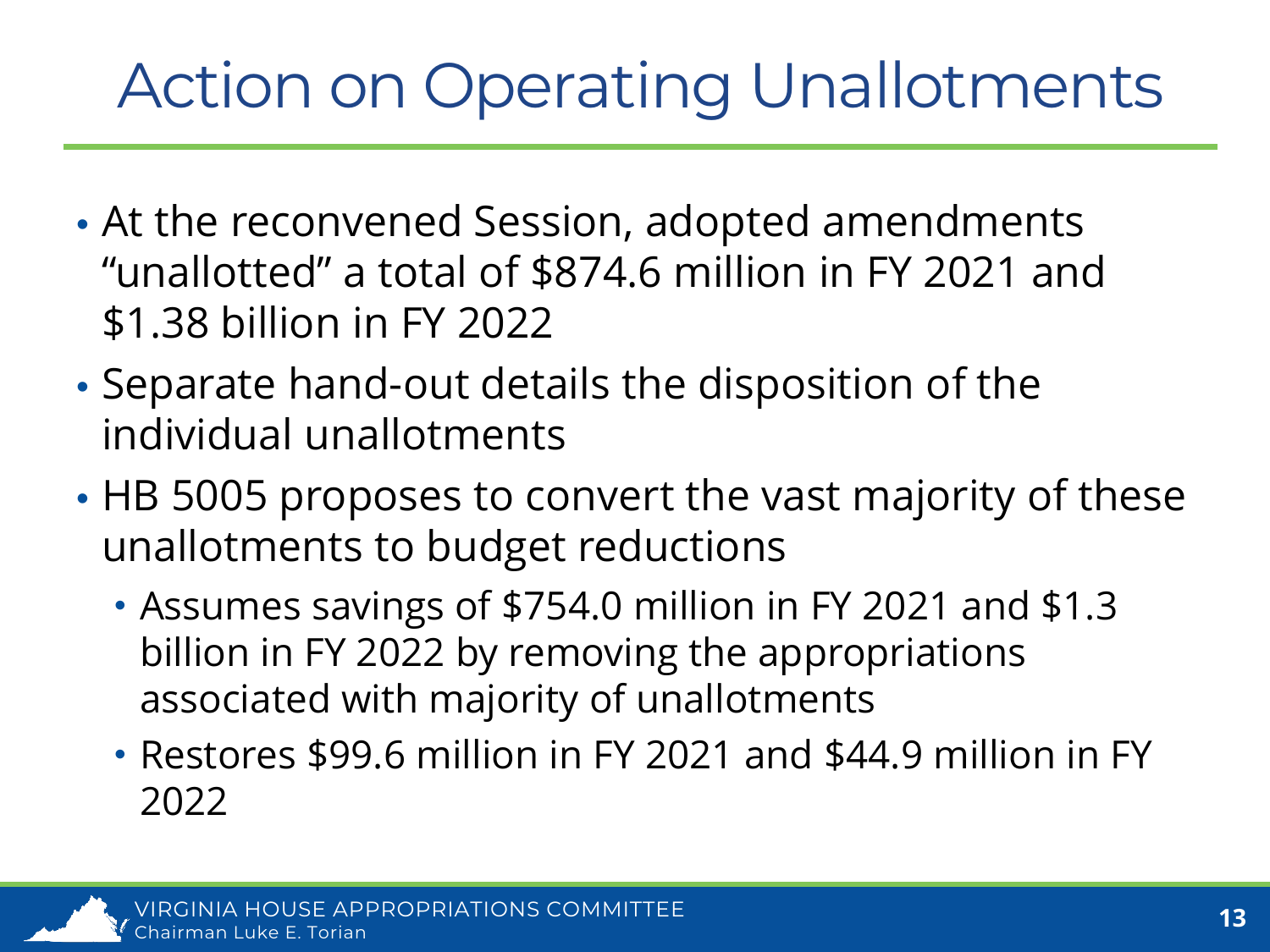### Restoration of One-Time Spending

| <b>Description</b>                                                                           | <b>FY 2021</b> | <b>FY 2022</b> |
|----------------------------------------------------------------------------------------------|----------------|----------------|
| <b>Department of Housing &amp; Community Development</b>                                     |                |                |
| Increase funding for the Va. Housing Trust Fund                                              | \$23,000,000   | \$23,000,000   |
| Increase support for the Va. Telecommunication Initiative (VATI) for<br>broadband deployment | 16,000,000     | 16,000,000     |
| Establish eviction prevention & diversion pilot                                              | 3,300,000      |                |
| <b>Department of Conservation &amp; Recreation</b>                                           |                |                |
| Supplement Water Quality Improvement Fund                                                    | 3,840,000      | 0              |
| Increase funding for dam rehabilitation projects                                             | 15,000,000     | $\overline{0}$ |
| Increase funding for the Va. Land Conservation Fund                                          | 5,500,000      | 5,500,000      |
| <b>Virginia State Police</b>                                                                 |                |                |
| Record sealing reform legislation                                                            | 108,800        | $\Omega$       |
| <b>Department of General Services</b>                                                        |                |                |
| Review DBHDS capital outlay operations                                                       | 350,000        | 0              |

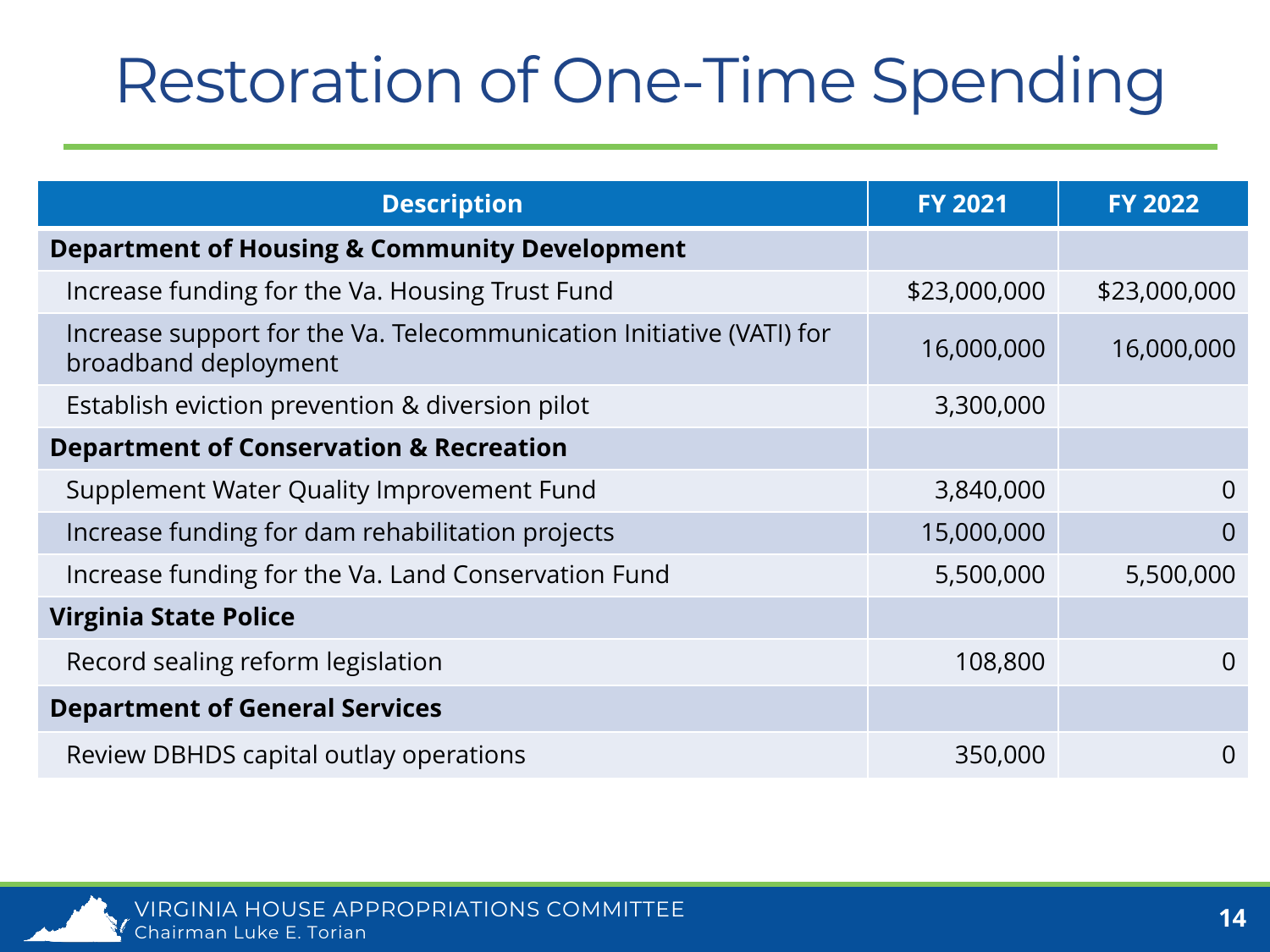### Restoration of One-Time Spending

| <b>Description (continued)</b>                         | <b>FY 2021</b> | <b>FY 2022</b> |
|--------------------------------------------------------|----------------|----------------|
| <b>Economic Development Incentive Payments</b>         |                |                |
| Increase funding for the Va. Jobs Investment Fund      | \$2,000,000    | \$0            |
| <b>Department of Mines, Minerals, and Energy</b>       |                |                |
| Establish Office of Offshore Wind                      | 387,500        | 387,500        |
| <b>Direct Aid to Public Education</b>                  |                |                |
| Increase support for Jobs for Virginia's Graduates     | 1,670,000      | $\Omega$       |
| Recruit and retain early childhood educators           | 3,000,000      | $\overline{0}$ |
| <b>Library of Virginia</b>                             |                |                |
| Expedite release of gubernatorial records              | 400,000        | $\Omega$       |
| <b>Department of Aging and Rehabilitative Services</b> |                |                |
| Jewish Social Services Agency                          | 50,000         | $\overline{0}$ |
|                                                        |                |                |
| <b>Total One-Time Spending Restorations:</b>           | \$74,606,300   | \$44,887,500   |

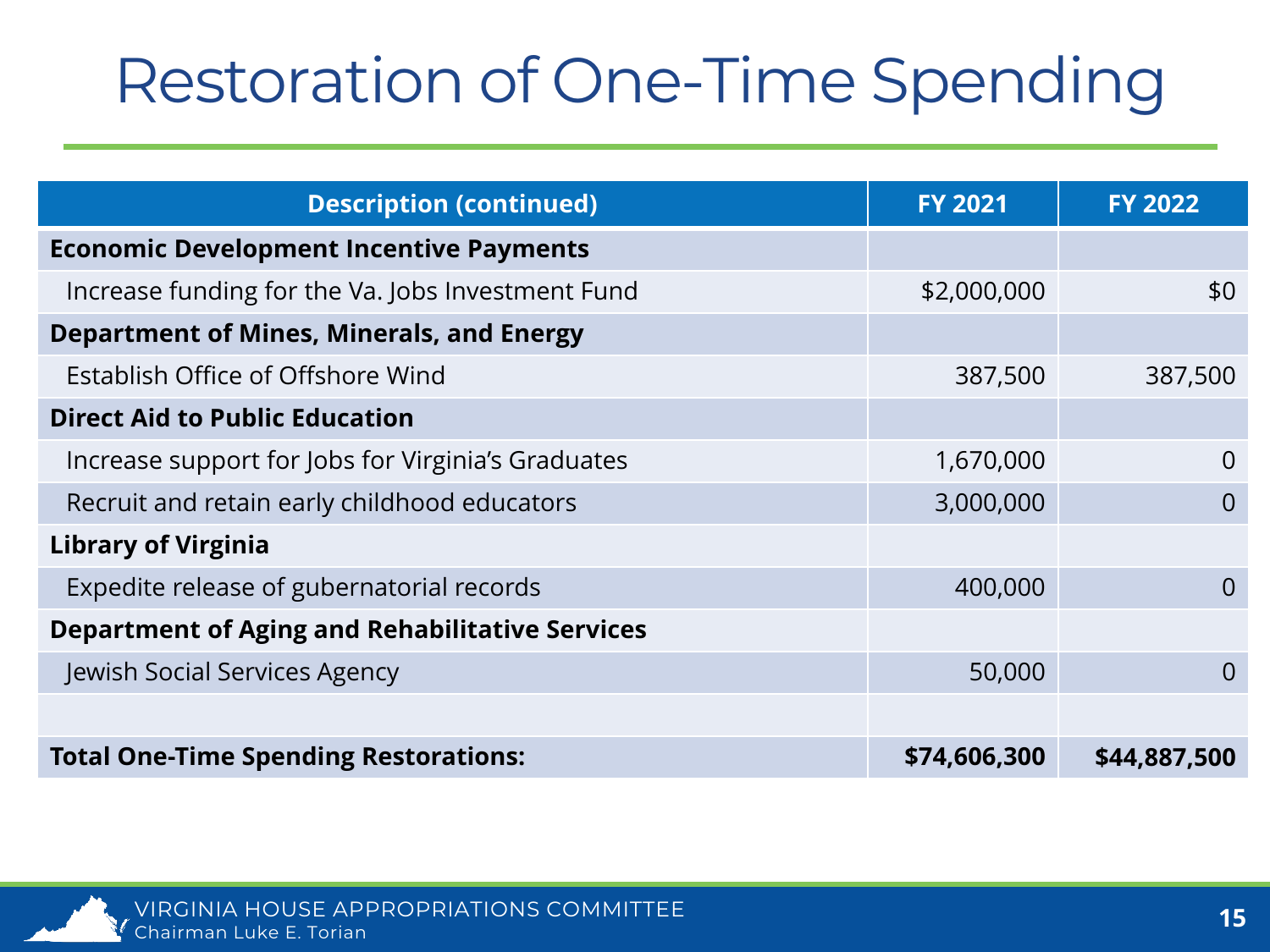## Restoration of Cultural Initiatives

| <b>Description</b>                                                 | <b>FY 2021</b> |
|--------------------------------------------------------------------|----------------|
| Black History Museum and Cultural Center of Virginia               | \$1,300,000    |
| American Civil War Museum                                          | 1,000,000      |
| Support the historical highway marker program                      | 200,000        |
| Provide additional funding for Montpelier                          | 1,000,000      |
| Brunswick County - St. Paul's College Museum                       | 50,000         |
| Center for African-American History & Culture at VUU               | 1,000,000      |
| Virginia African American History Trail - Digitize highway markers | 100,000        |
| City of Alexandria cultural initiatives                            | 2,443,000      |
| City of Charlottesville cultural initiatives                       | 500,000        |
| City of Richmond cultural initiatives                              | 1,000,000      |
| Slavery & Freedom Heritage site in Richmond                        | 1,000,000      |
|                                                                    |                |
| <b>Total Cultural Initiative Spending Restorations:</b>            | \$9,593,000    |

No restorations proposed in FY 2022

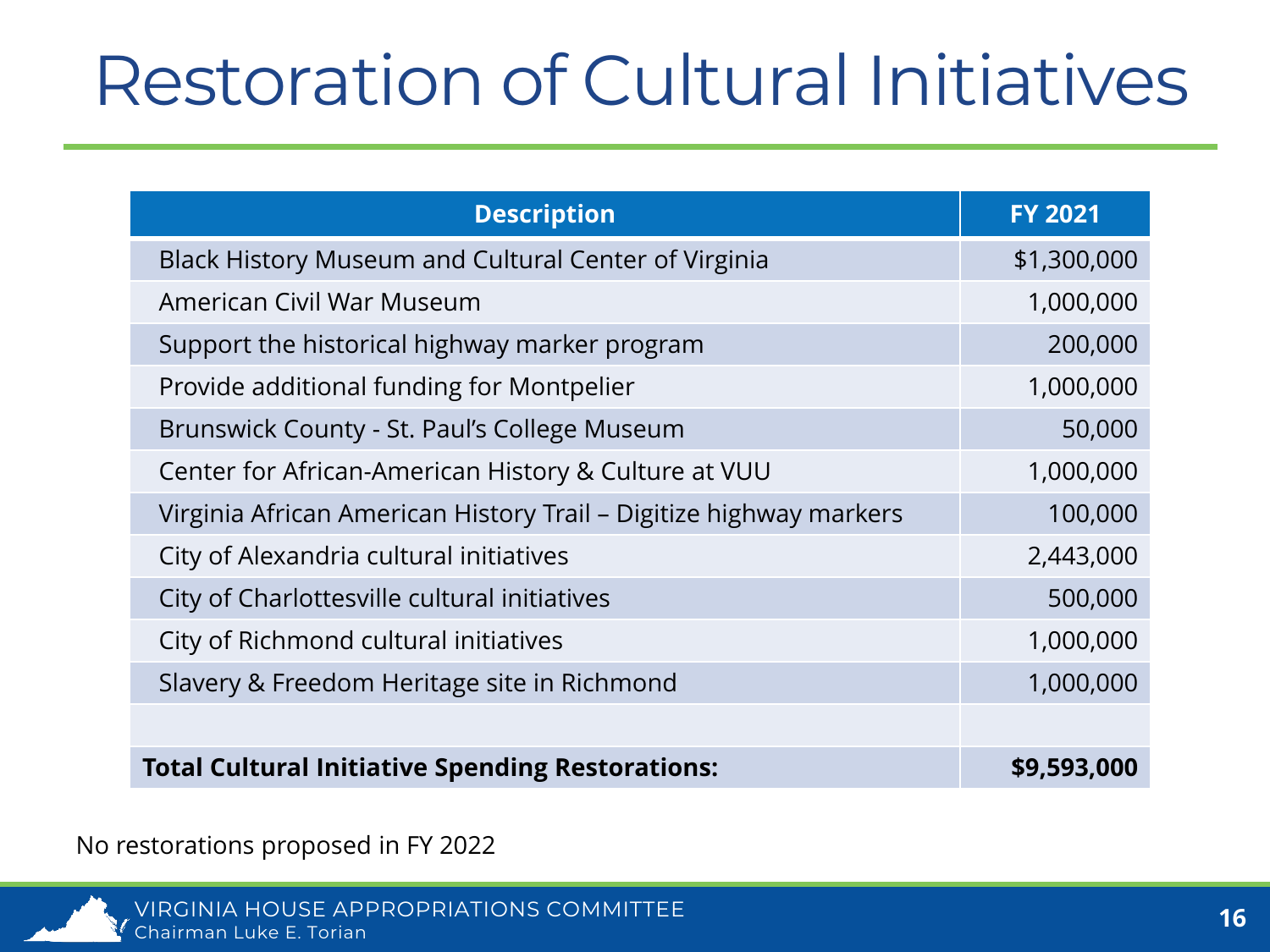## Restoration of HBCU Funding

| <b>Norfolk State University</b>                                | <b>FY 2021</b> | <b>Virginia State University</b>                                 | <b>FY 2021</b> |
|----------------------------------------------------------------|----------------|------------------------------------------------------------------|----------------|
| Ensure continuation of Spartan<br>Pathways                     | \$150,000      | <b>Expand Supplemental</b><br>Instructional program              | \$320,000      |
| Implement academic advising<br>model                           | 300,000        | Implement Summer Bridge<br>program                               | 319,900        |
| Implement UTeach program                                       | 250,000        | Implement UTeach program                                         | 250,000        |
| Increase storage and expand<br>information technology services | 3,000,000      | Launch Virginia College<br><b>Affordability Network</b>          | 3,773,490      |
| Launch Virginia College<br>Affordability Network initiative    | 3,459,590      | Provide funding for data center<br>modernization                 | 1,644,000      |
| Center for African American<br>Policy                          | 250,000        | <b>Support Intrusive Advising Early</b><br><b>Warning System</b> | 150,000        |
| <b>Support First-Day Success</b><br>program                    | 75,000         | VSU Cooperative Extension -<br>Increase funding for state        | 1,461,956      |
| <b>NSU - Total Restorations</b>                                | \$7,484,590    | match                                                            |                |
|                                                                |                | <b>VSU - Total Restorations</b>                                  | \$7,919,346    |

No restorations proposed in FY 2022

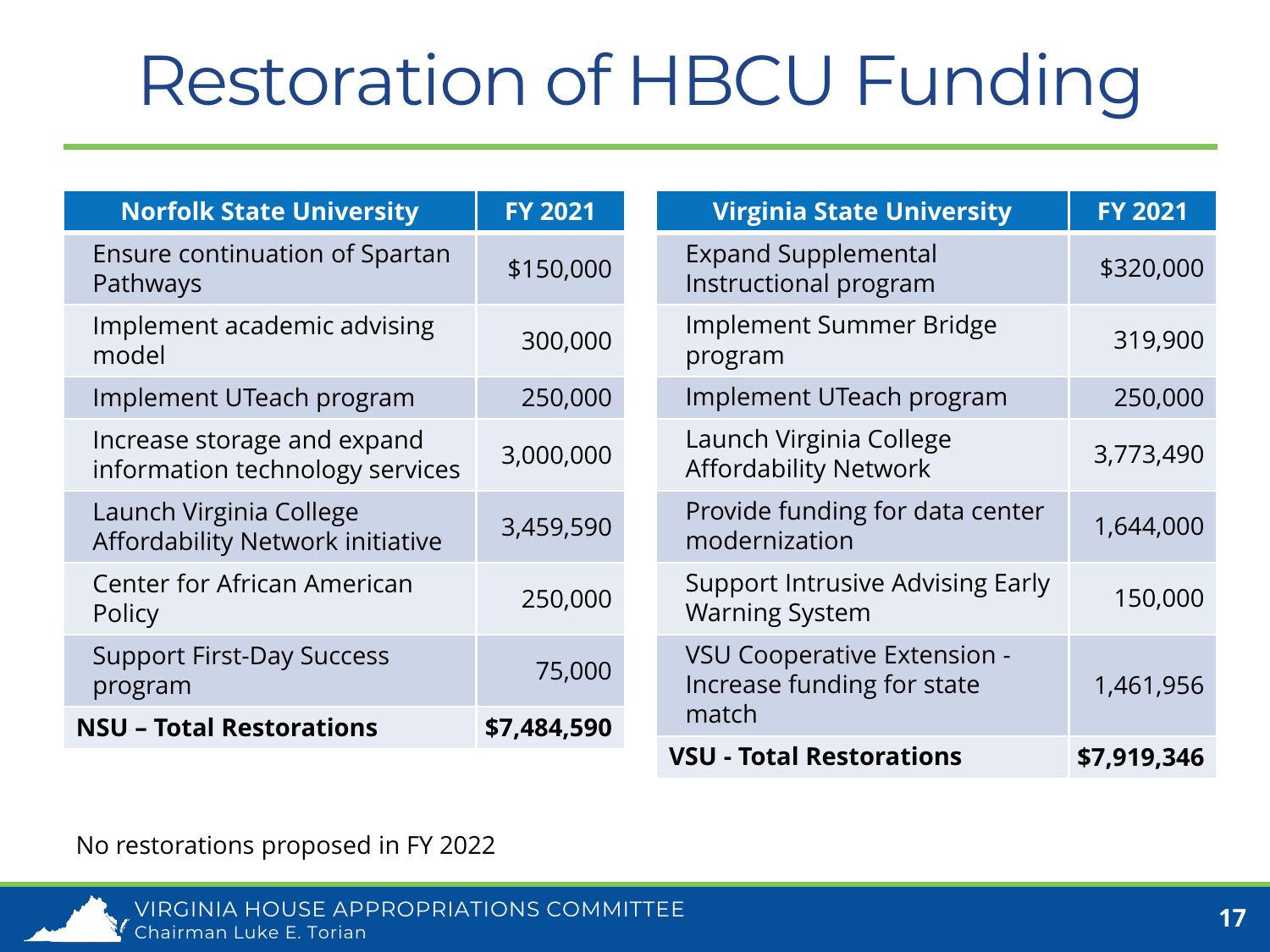### Capital Outlay Unallotments

- All GF funds for capital that were unallotted are now eliminated, totaling \$21 million GF in FY 2021
	- \$10 million for the Nimmo Parkway access road
	- \$10 million for central planning
	- \$1 million for the Accomack hangar project
- All debt financed capital outlay projects remain unchanged in HB 5005
- Debt financed projects were not adjusted pending evaluation of debt capacity by the Debt Capacity Advisory Committee (DCAC) – expect any needed changes to be reflected in December budget submission
- Language amendment would undo 2020 budget conference agreement on location of a new DJJ facility to include express consideration of the Bon Air location

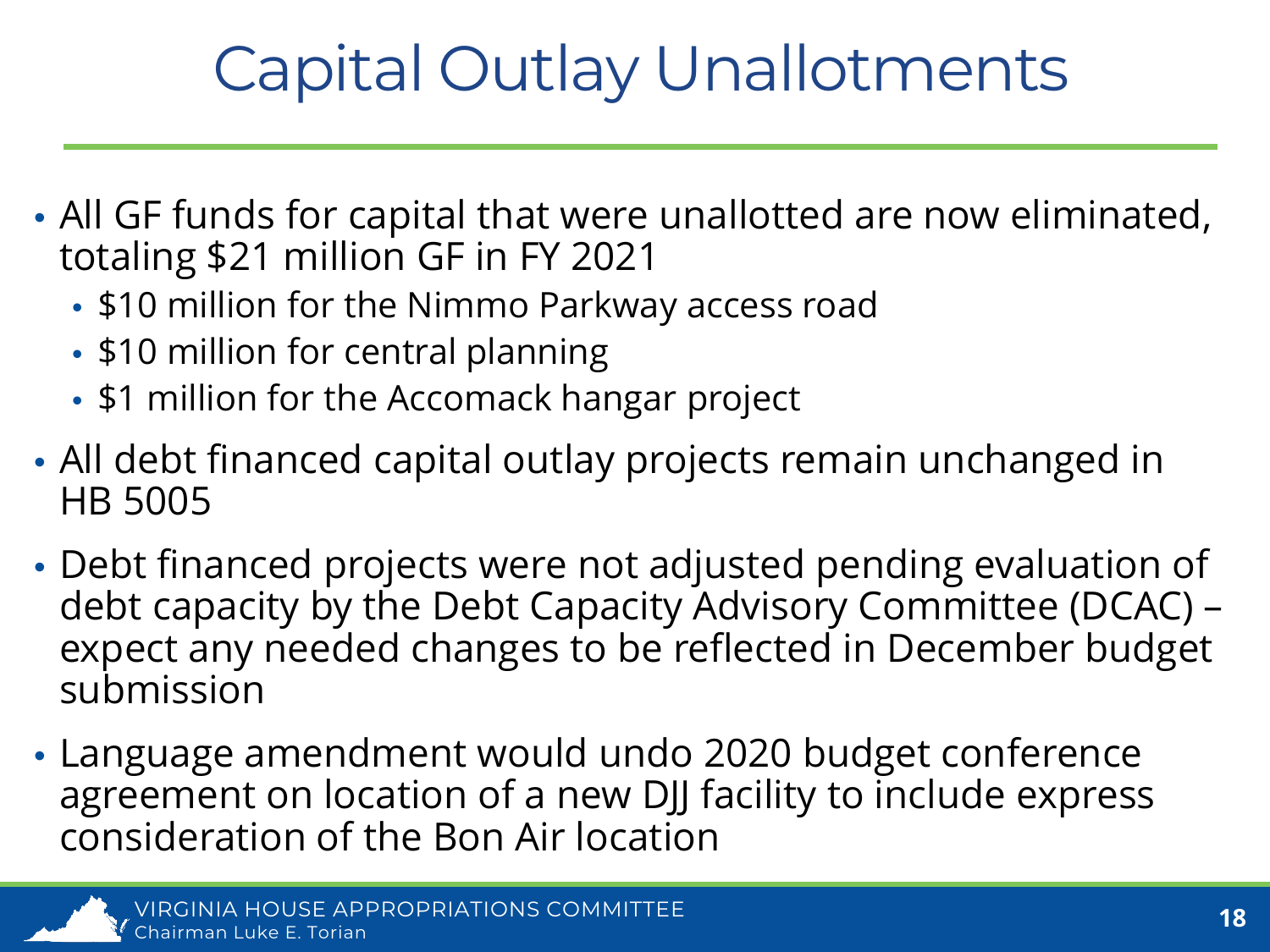## New Spending Proposals

| <b>Description</b>                                                  | <b>FY 2021</b> | <b>FY 2022</b> |
|---------------------------------------------------------------------|----------------|----------------|
| Supplemental Broadband funding                                      | 15,000,000     | $\Omega$       |
| Supplemental Housing Trust Fund appropriation                       | 25,000,000     | $\Omega$       |
| Funding for 6 Criminal Justice Reform Bills (DCJS and State Police) | \$2,557,225    | \$1,018,670    |
| Pre-paid return postage for absentee ballots                        | 2,000,000      | $\Omega$       |
| New Equity and Diversity Office funding                             | 300,000        | $\Omega$       |
| Monument Avenue Lee Statue Removal                                  | 1,083,000      | $\Omega$       |
| <b>Total New Spending Initiatives:</b>                              | \$45,940,245   | \$1,018,670    |

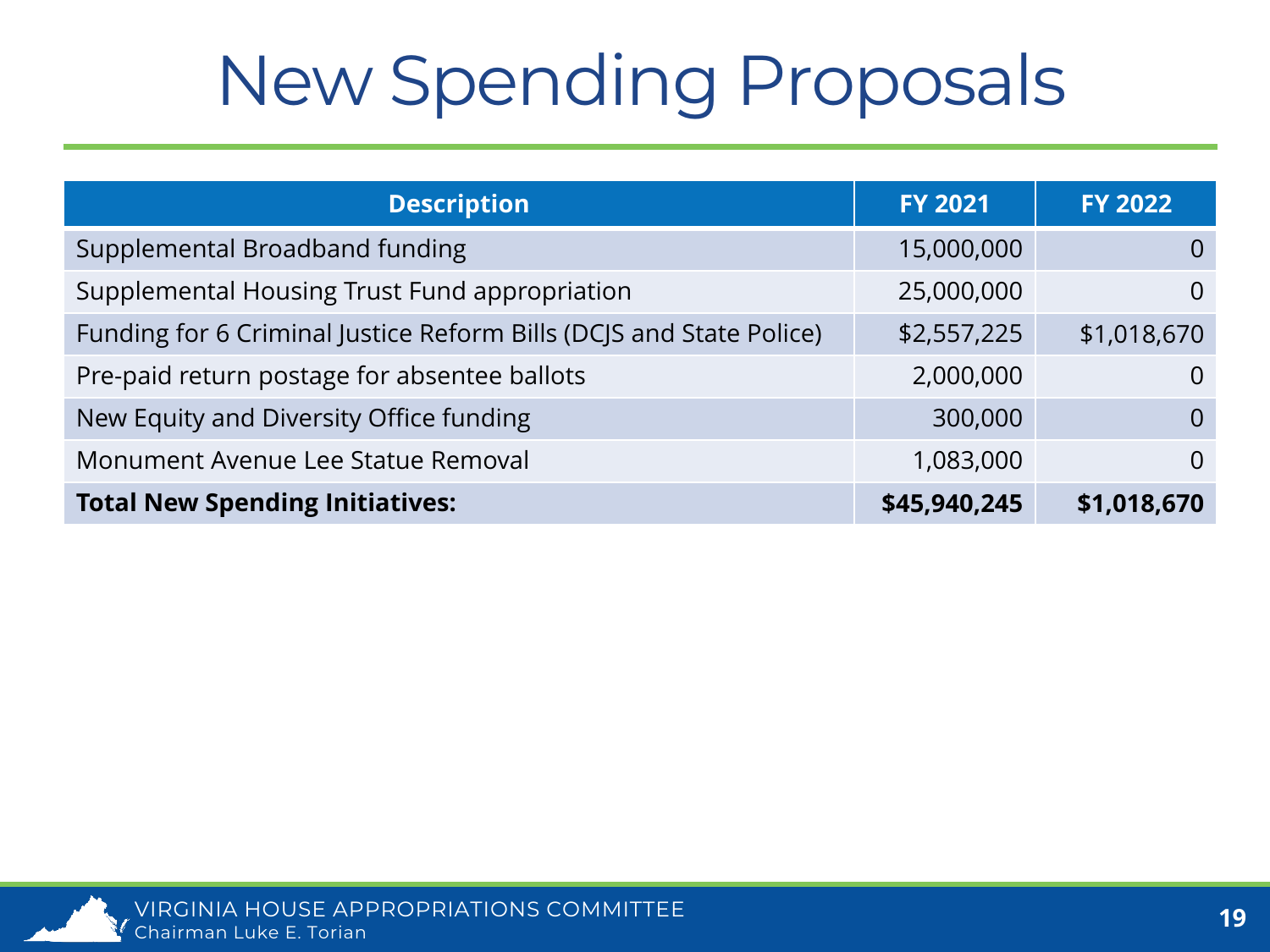# Coronavirus Relief Fund (CRF)

- In addition to the GF adjustments, the Commonwealth has \$3.1 billion in federal CRF funds that can be utilized to address some of the outstanding funding issues
- CRF funding can ONLY be used for items directly related to COVID-19 response, cannot be used to backfill revenue shortfalls, and must be spent by December 30, 2020
	- There has been hope that later federal legislation would provide additional flexibility – and an extended timeline – for the use of the funds
	- However, Congress has yet to act and is currently at an impasse
- None of these funds are appropriated in the budget all have been allocated administratively
- Usage of the allocated funds are detailed on table on following slide
- Approximately \$1.3 billion remains available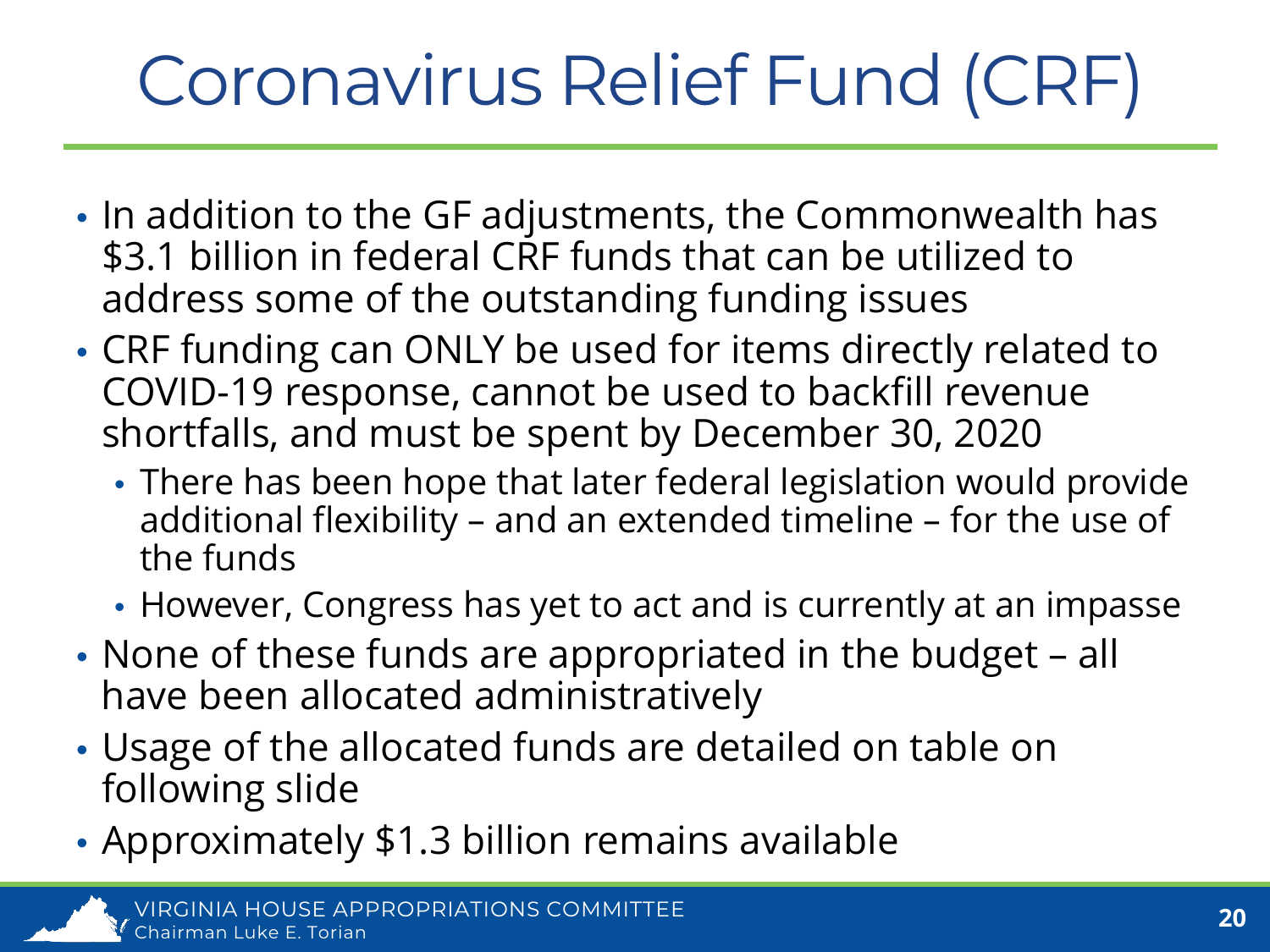#### Coronavirus Relief Fund Commitments

| <b>Agency</b> | <b>Description</b>                                    | <b>Amount</b>   |
|---------------|-------------------------------------------------------|-----------------|
| <b>VDEM</b>   | <b>Testing</b>                                        | \$42,338,400    |
| <b>VDEM</b>   | <b>PPE</b>                                            | 97,000,000      |
| <b>VDEM</b>   | Other                                                 | 33,722,001      |
| <b>VDH</b>    | Replace deficit authorization                         | 3,291,300       |
| <b>VDH</b>    | Contract tracing/UVA Equipment                        | 59,157,614      |
| <b>DGS</b>    | <b>Consolidated Labs</b>                              | 6,052,673       |
| <b>DHCD</b>   | <b>Emergency Housing for Homeless</b>                 | 8,828,998       |
| <b>DHCD</b>   | Mortgage and Rental Assistance                        | 50,000,000      |
| <b>DSBSD</b>  | Small business assistance grants                      | 70,000,000      |
| <b>DMAS</b>   | Long-term care facilities                             | 55,640,872      |
| <b>DMAS</b>   | PPE for Personal Care Attendants                      | 9,256,178       |
| <b>VDACS</b>  | Food security - Agriculture surplus & emergency food* | 1,211,953       |
| <b>DSS</b>    | Food security - Expand emergency food supply package* | 650,000         |
| <b>VDEM</b>   | Food security - 1 million MREs*                       | 2,000,000       |
|               | FY20 Agency-based requests                            | 80,480,698      |
|               | <b>Allocations to Localities</b>                      | 1,289,146,766   |
|               | <b>Remaining Uncommitted CRF funds</b>                | 1,300,725,383   |
|               | <b>Total Coronavirus Relief Funds</b>                 | \$3,109,502,836 |

\* Indicates item included in CRF portion of Governor's amendments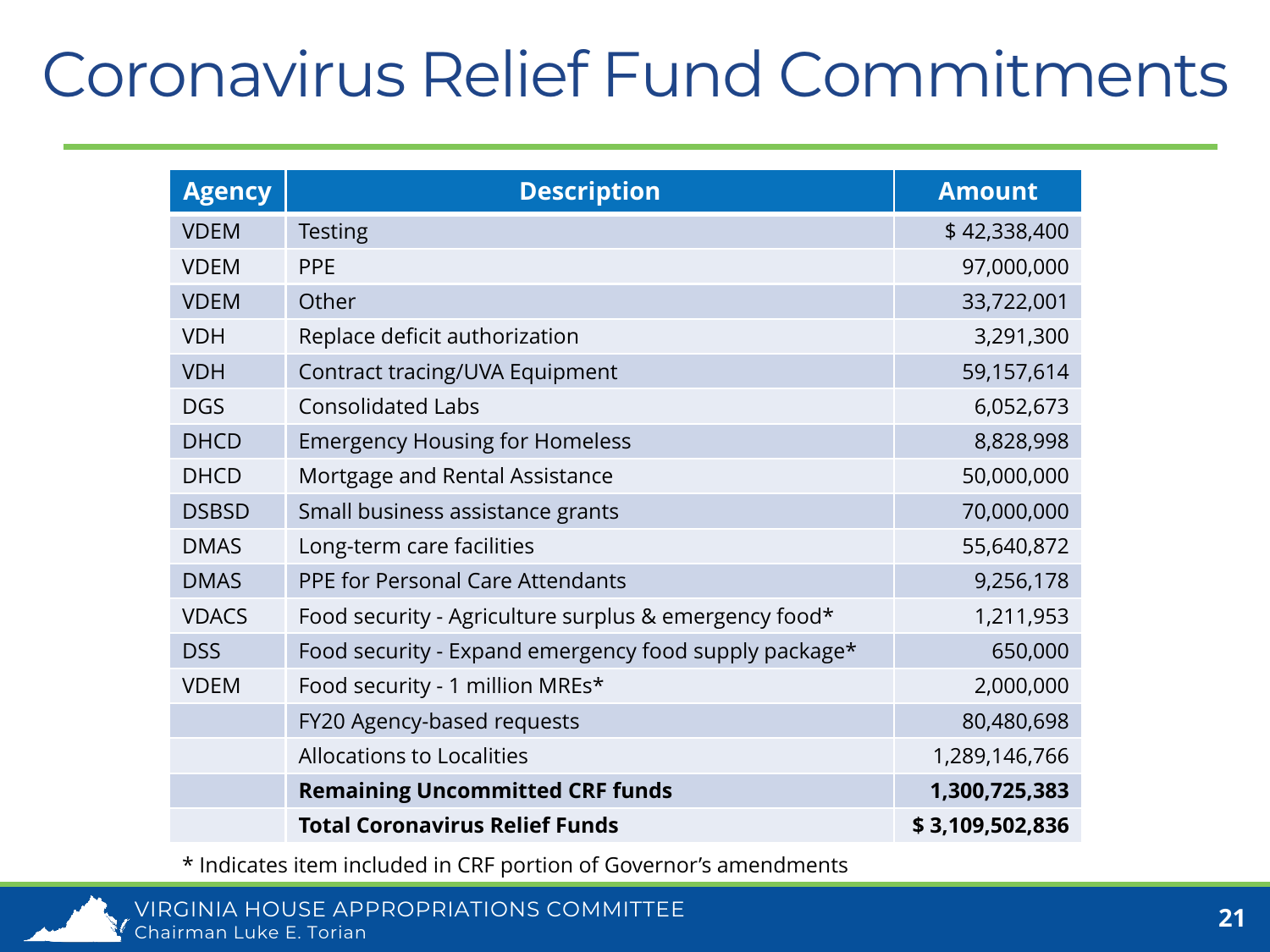### POLICY RELATED ACTIONS



VIRGINIA HOUSE APPROPRIATIONS COMMITTEE Chairman Luke E. Torian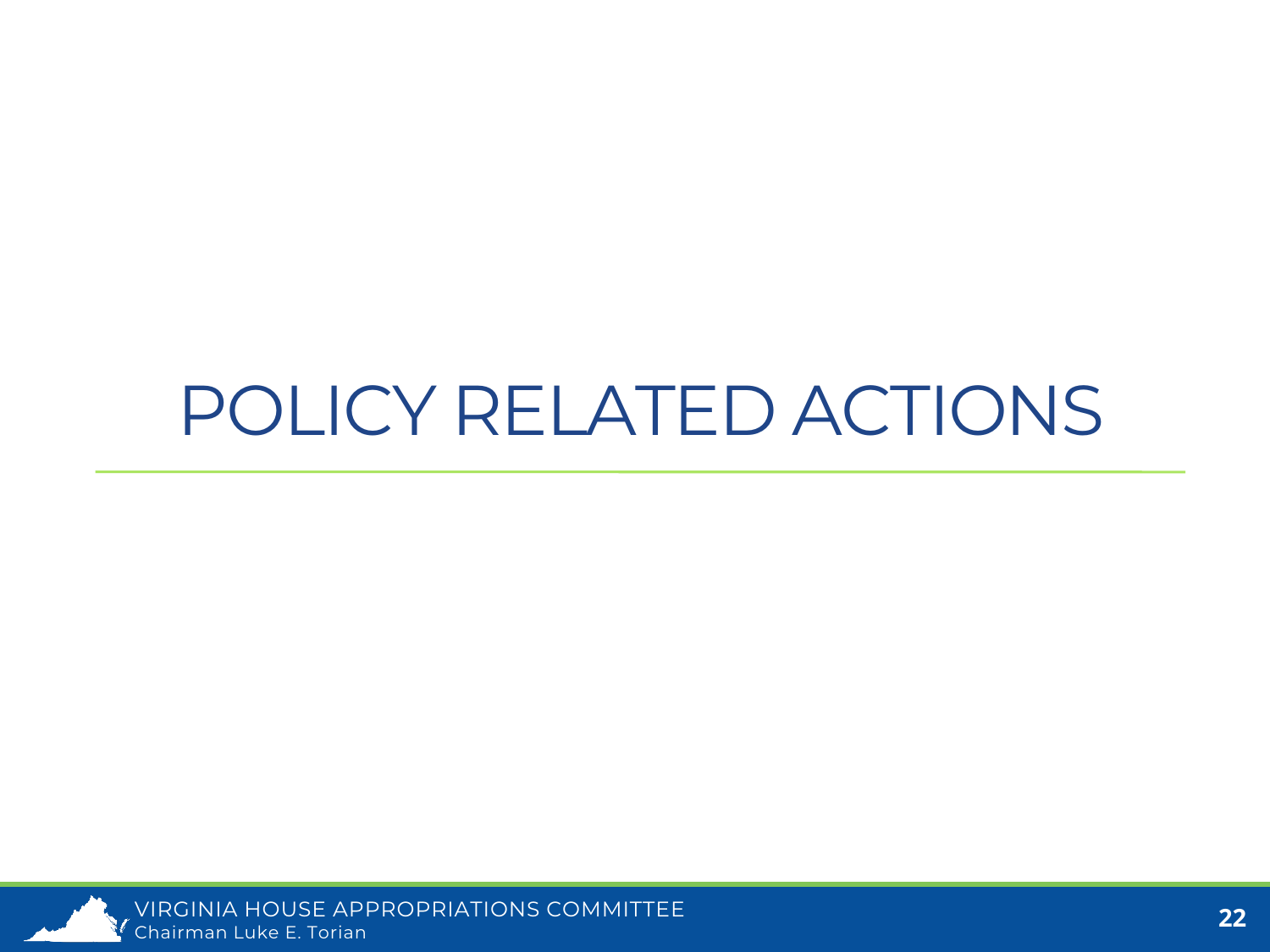## Housing Support

- Total spending for the Housing Trust Fund (HTF) in the proposed budget is \$55.0 million GF in FY21 and \$30 million GF in FY22
- HTF is used for two purposes:
	- 80% of funds support loans for projects to expand Virginia's portfolio of affordable rental housing, or to reduce the cost of homeownership or rental housing
	- 20% of funds for targeted efforts to reduce homelessness
- Current language in the budget gives DHCD the flexibility to spend HTF dollars outside the 80-20 parameters established<br>in the Code in response to COVID-19
- HB 5005 also includes \$3.3 million GF in FY21 for an Eviction Prevention and Diversion Program
- These amounts are in addition to \$50 million of federal CARES money currently supporting a Rental and Mortgage Relief Program, and \$8.8 million of federal CARES support for emergency housing for the homeless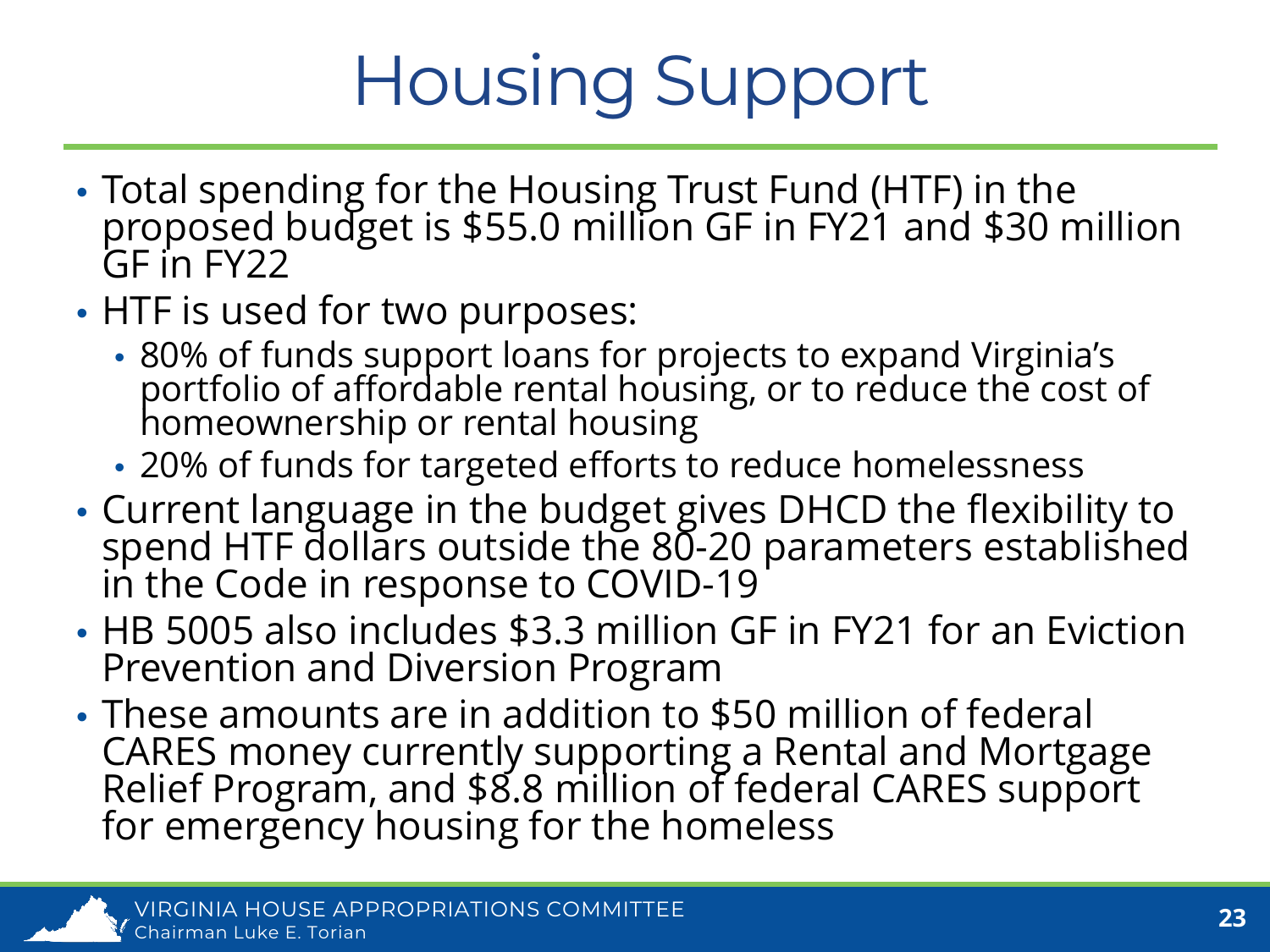## Housing Moratorium Language

- Includes Part 4 language extending the moratorium on evictions until April 30, 2021, and sets out a process for landlords and tenants to enter into a COVID-19 Housing Payment Plan
	- Tenants must show financial hardship resulting from the COVID-19 pandemic
		- Current budget language leaves the definition of undue "financial hardship" to the discretion of the landlord for program eligibility purposes
- Landlords may still evict a tenant if they violate the payment plan or a tenant refuses to enter into a payment plan
- Current budget language is silent on the resolution process for eligibility disputes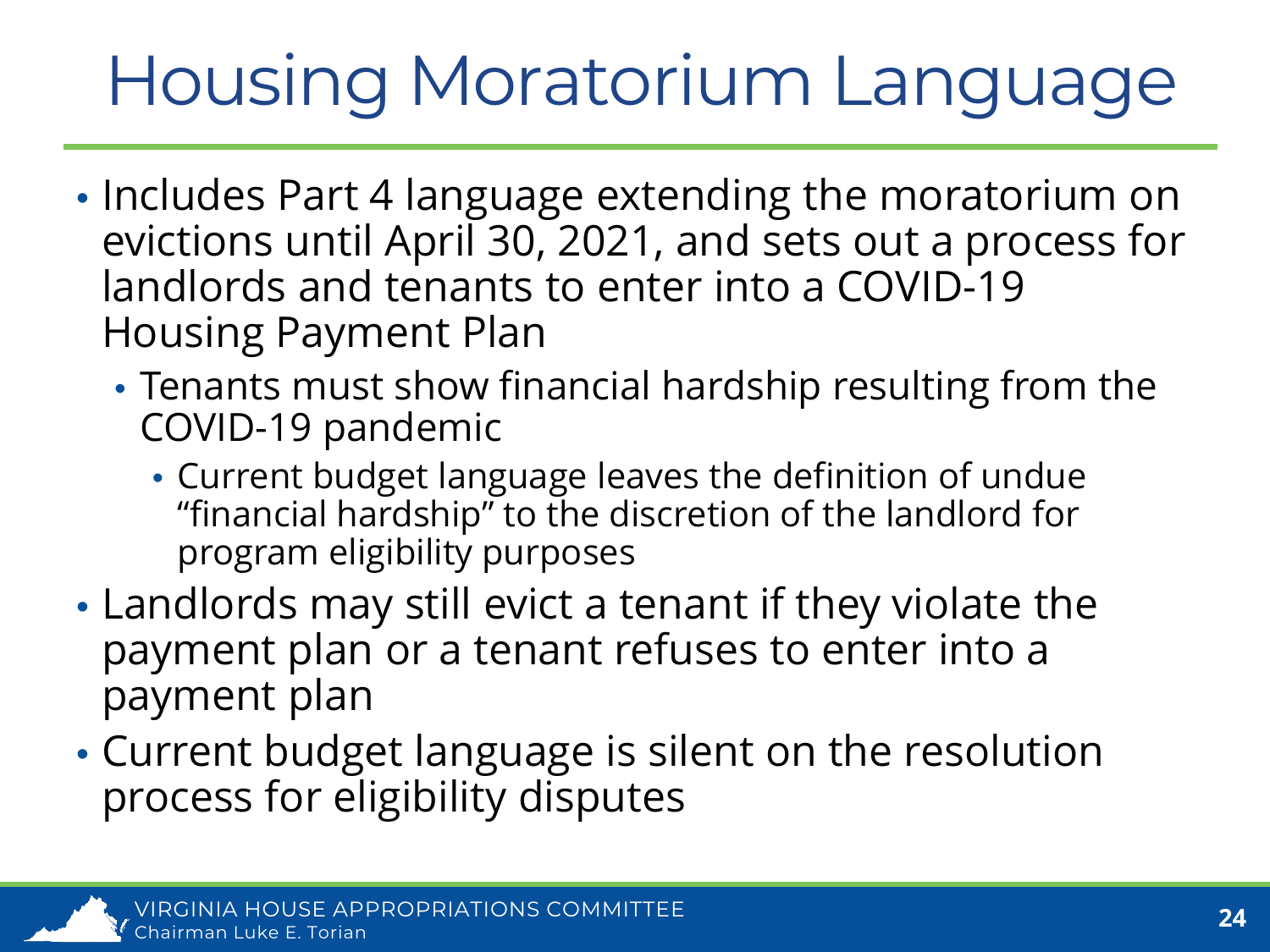## Housing Moratorium Language

- Additional parameters include:
	- Repayments must be amortized at least over 12 months, or the remainder of the lease in cases where the lease is less than 12 months
	- Landlords must take reasonable steps to cooperate with the tenant's efforts to secure rental assistance
	- Payment plans must exist in writing outside of the ongoing rental agreement between the tenant and the landlord
	- Landlords cannot require down payments, fees, or penalties to enter into a repayment plan
	- Landlords cannot report account status to credit bureaus or debt collection agencies while an active repayment plan is in place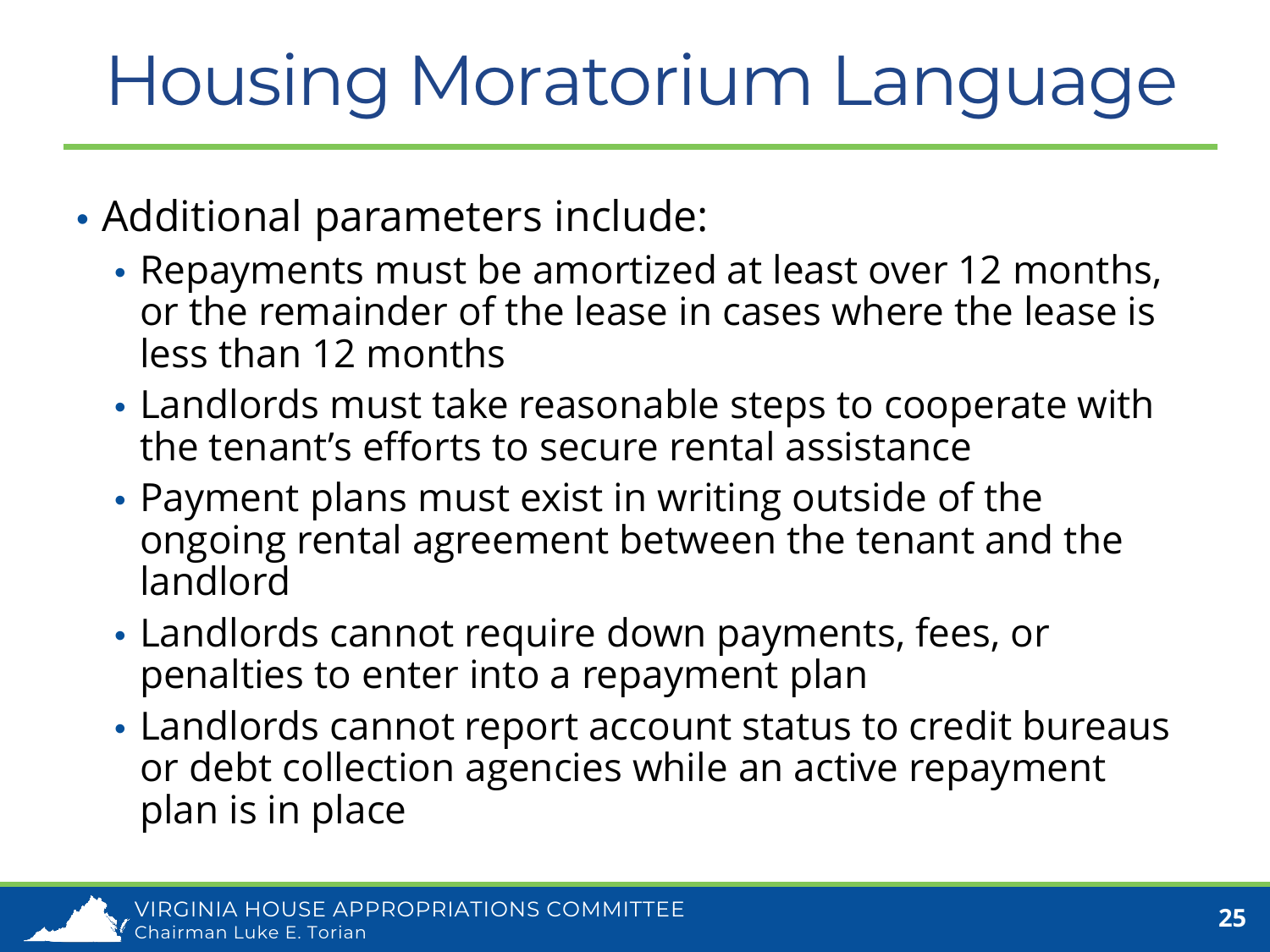# Utility Shut-Off Moratorium

- Includes Part 4 language prohibiting utilities (electric companies, natural gas suppliers, and water service providers) from disconnecting services for non-payment of fees or bills until 60 days after the public health state of emergency ends
- Establishes parameters for customers and utility companies to enter into a COVID-19 Relief Repayment Plan agreement
	- Customers must show financial hardship resulting from the COVID-19 pandemic
		- Current budget language leaves the definition of undue "financial hardship" to the discretion of the utility company for program<br>eligibility purposes
	- Utilities cannot require down payments, fees, or penalties to enter into a repayment plan
	- Utilities cannot report account status to credit bureaus or debt collection agencies while an active repayment plan is in place
	- Utilities must amortize repayment over at least 12 months
- Current budget language is silent on the resolution process for eligibility disputes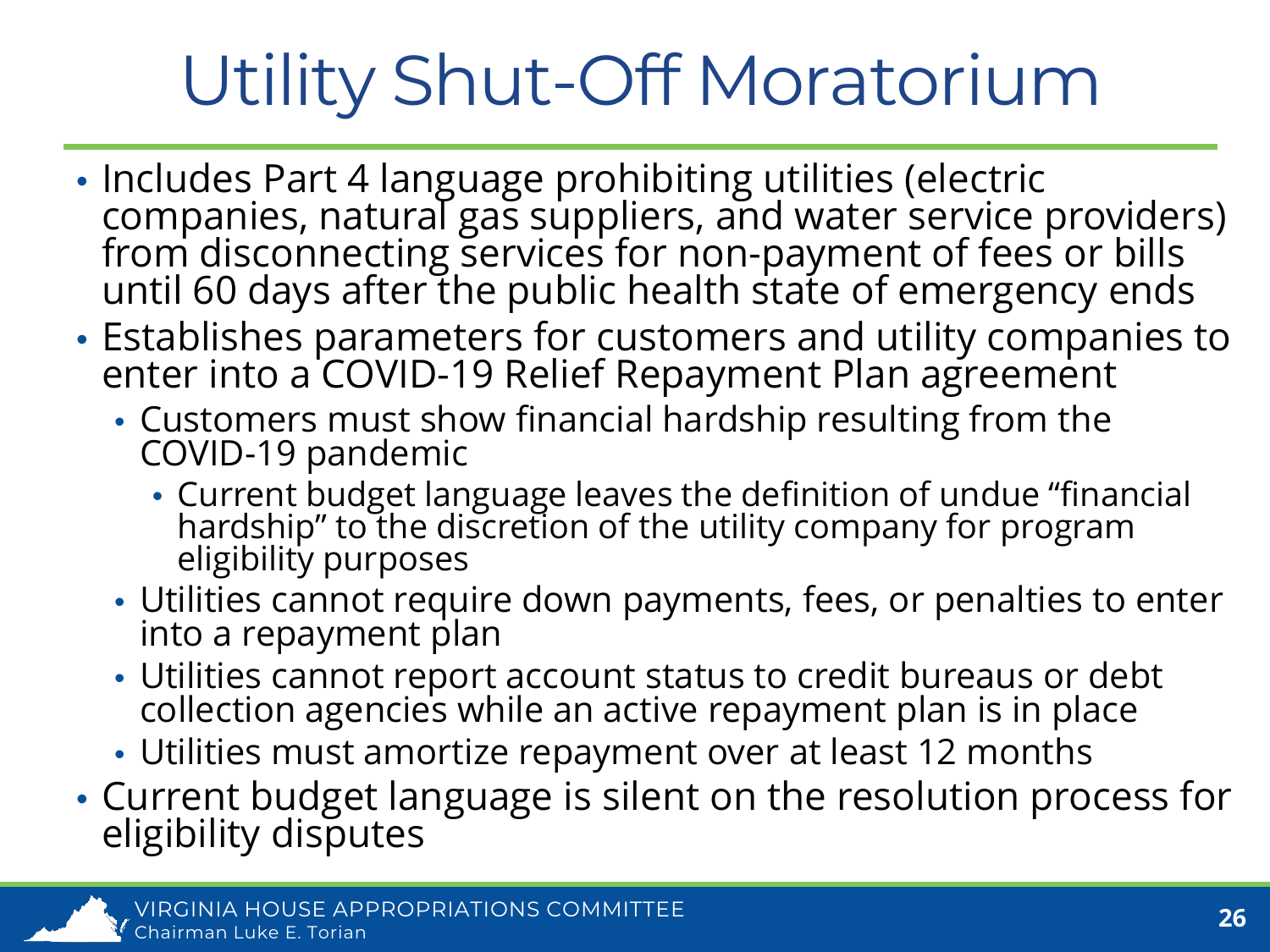## Broadband Funding

- Total spending for the Virginia Telecommunications Initiative (VATI) is \$50 million GF in FY21 and \$35 million FY in FY22
- VATI provides cash grants via a public-private partnership model for private sector companies or electric cooperatives to build broadband infrastructure in unserved areas of the Commonwealth
	- Projects are completed over a 12 to 18 month time horizon
	- Application process for VATI awards is currently underway for FY21
- This is in addition to \$8.9 million of federal K-12 GEERF awards directed towards broadband infrastructure development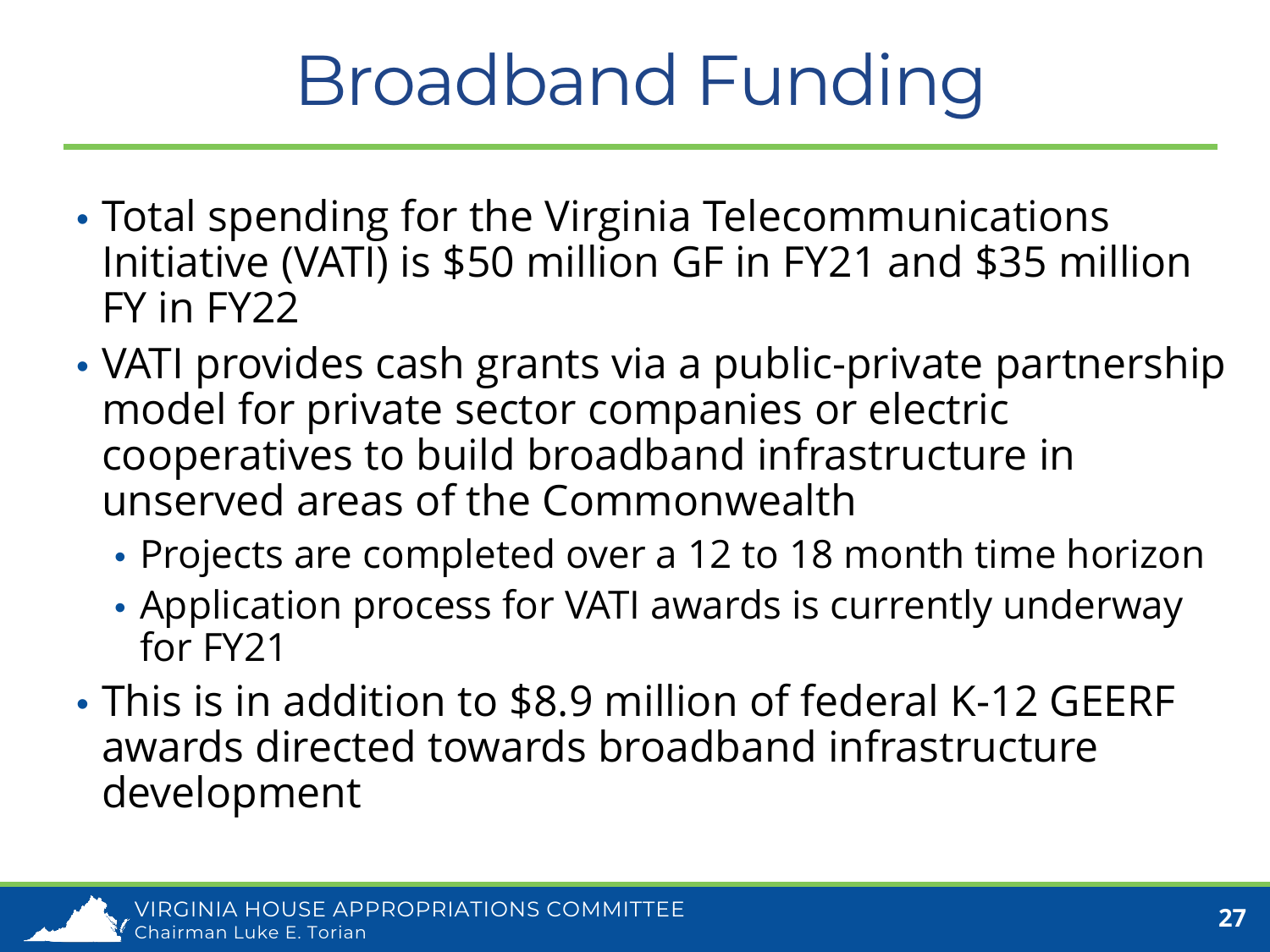## Elections Policy Changes

- Includes language to accomplish three policy objectives for the November general election:
	- Prepaid postage for the return of absentee ballots
	- Remedies for absentee ballot envelopes returned without complete information including witness signatures (CURE process)
	- Drop-box locations for the return of absentee ballots
- Reimburses general registrars for the cost of including prepaid postage with absentee ballot envelopes
	- Up to \$2 million of general funds in FY 2021 can be used for this purpose

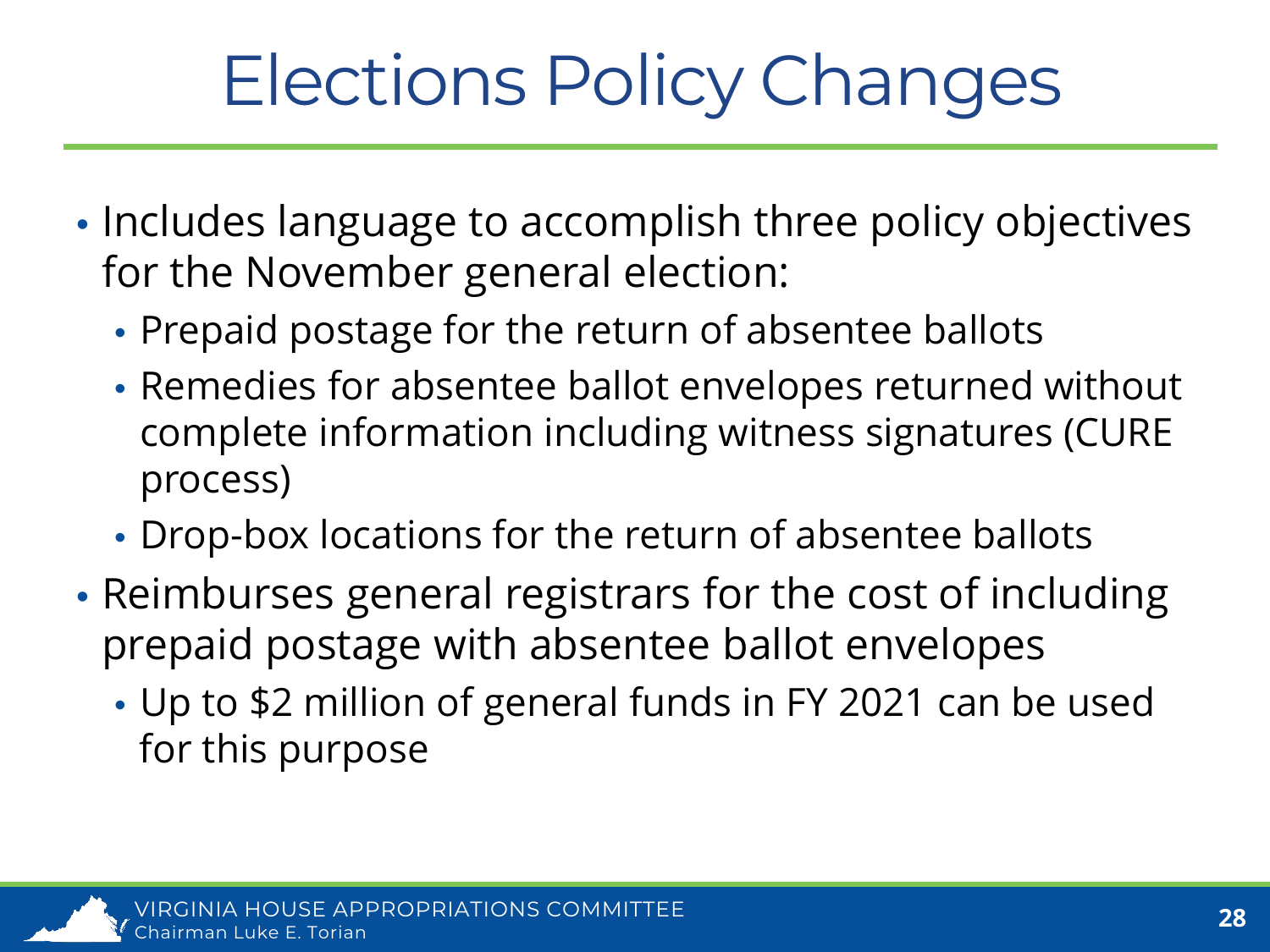## Absentee Ballot Envelopes

- The envelope of any mail-in ballot received by a general registrar before Election Day (November 2, 2020) will be inspected to make sure it meets the requirements of §24.2-707, *Code of Virginia* (signatures voter and witness)
	- The General Registrar has three days to notify the voter of any failure to meet envelope requirements by mail, email, or phone
	- The voter has until noon on November 6<sup>th</sup> to make corrections to their ballot in order for it to be counted

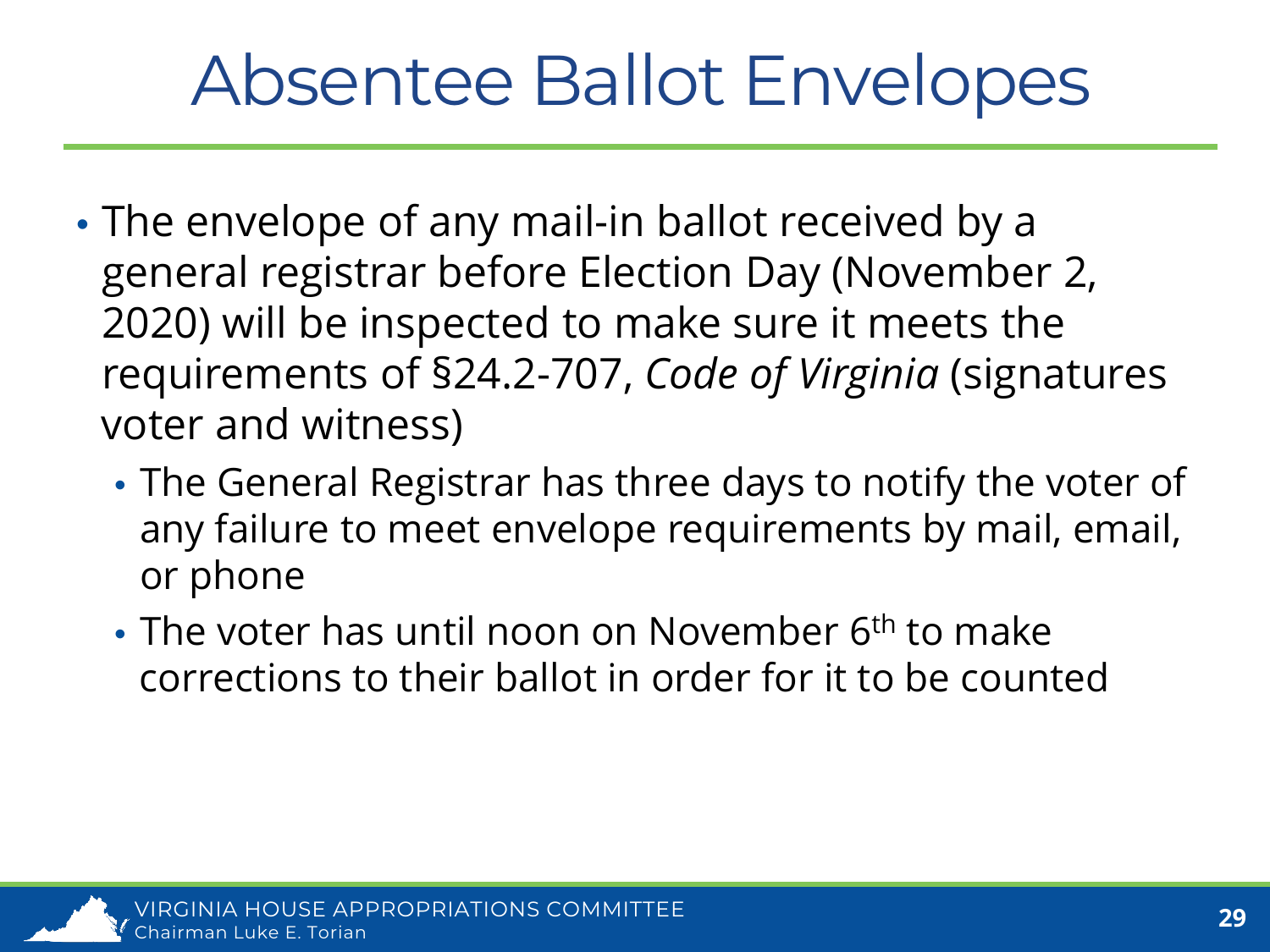## Drop-off Locations

- Absentee ballots can be returned by mail, in person to the general registrar, or to a drop-off location
- Drop-off locations include:
	- Offices of general registrars including satellite locations
	- Polling places on the day of the election
	- Other public locations established by local governments and general registrars
- Department of Elections will promulgate regulations for the creation and operation of drop-off locations including chain of custody requirements
	- Language establishes criteria for daily collection of ballots with representatives from the two major political parties at drop-off locations including satellite offices, polling places, and other locations established outside of the general registrar's office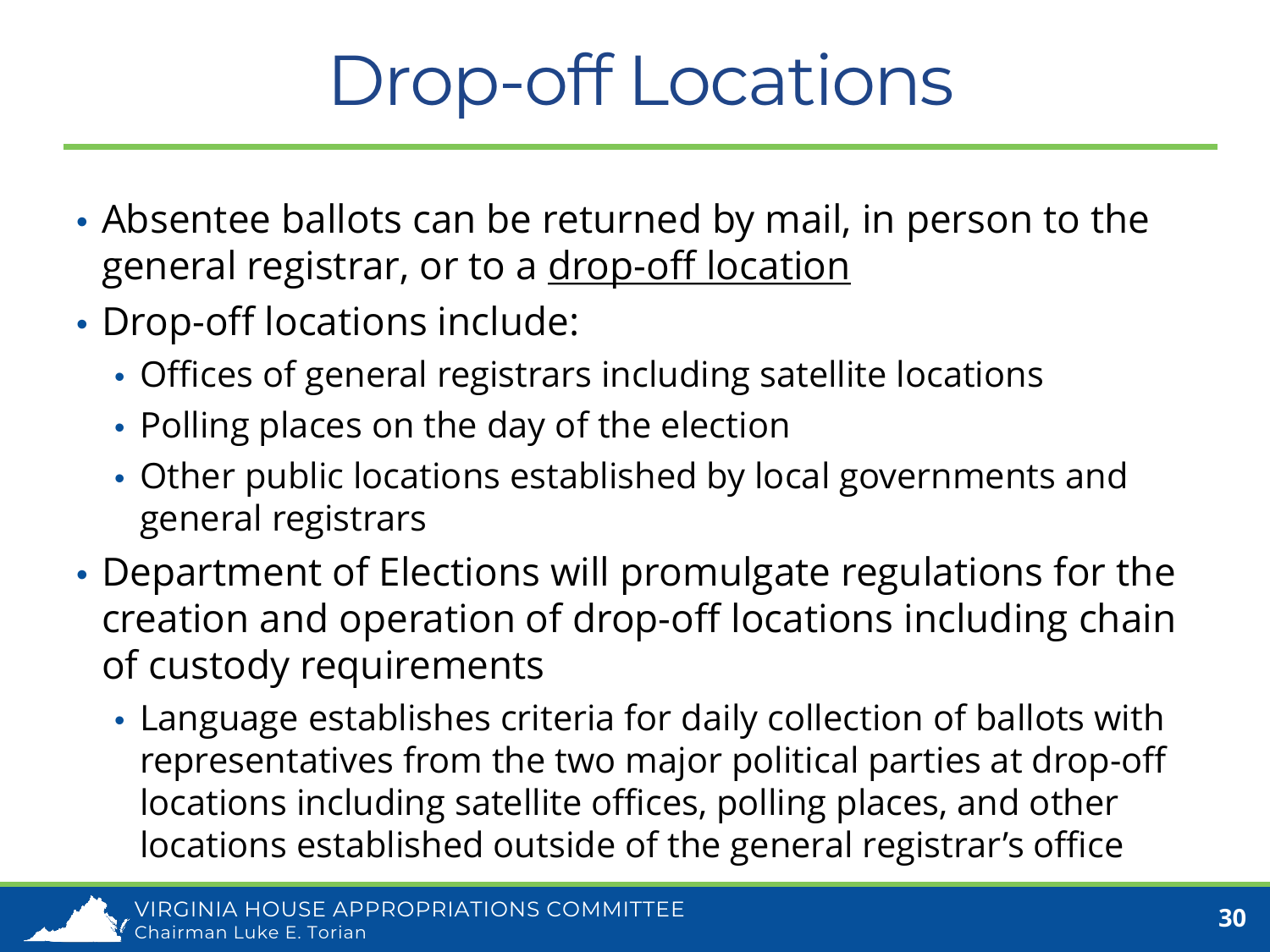## Tax Modifications

- Modifies language to begin taxing heated tobacco products at a rate of 2.25 cents per stick on January 1, 2021
	- Authorizes TAX to recover administrative costs for the implementation of this tax
- Modifies language to apply the Wayfair standard to remote sellers of other tobacco products (not cigarettes)
- Makes a technical change extending the sunset date (January 1, 2023) on the limit an individual taxpayer may claim under the Land Preservation Tax Credit
	- Underlying budget proposed as HB 30 assumed the continuation of the limit in the revenue forecast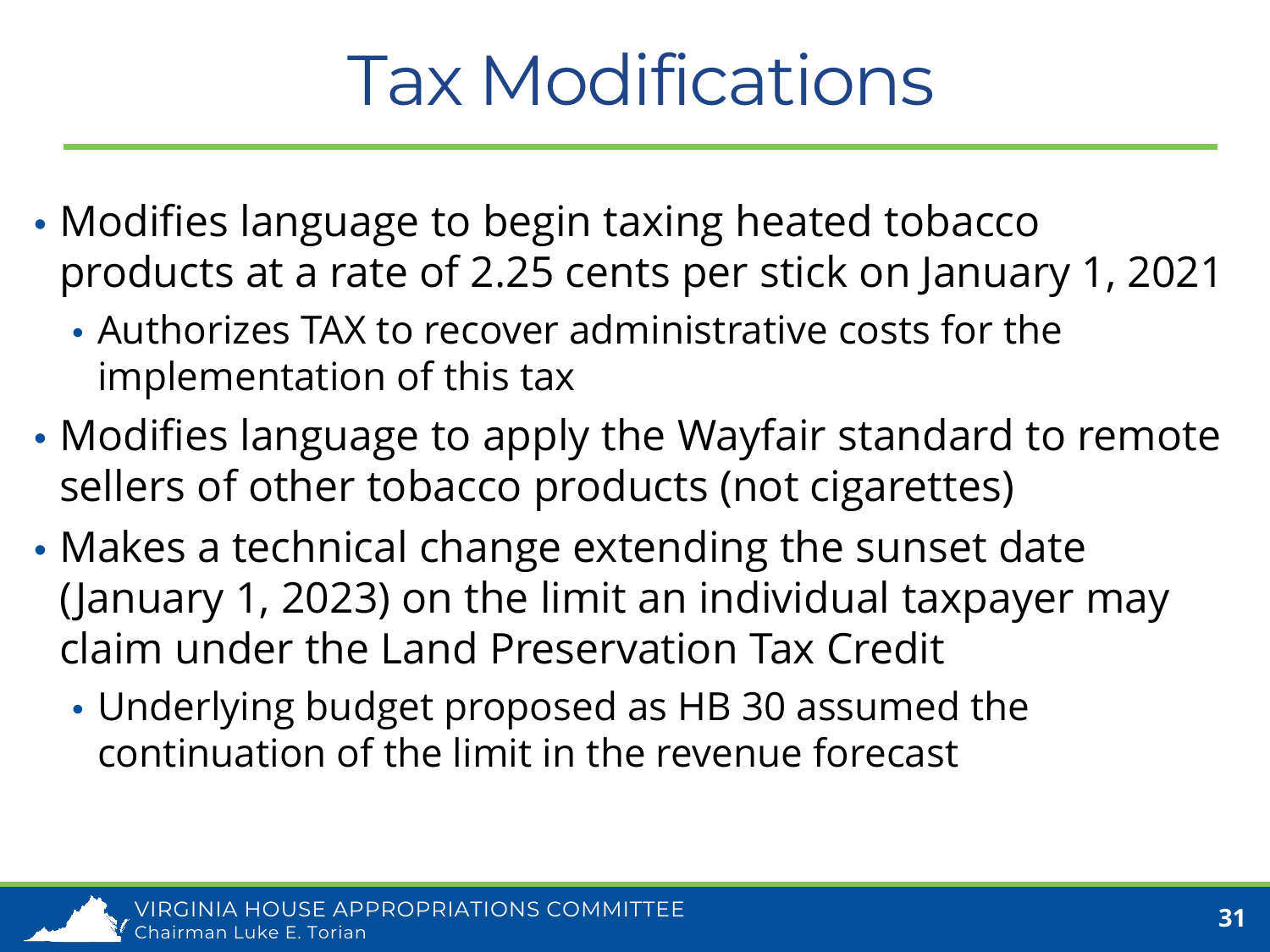## Criminal Justice Reform

• HB 5005 includes a total of \$3.6 million over the biennium in relation to six criminal justice reform bills to be introduced

| <b>Agency</b>       | <b>Proposal</b>                                                 | <b>Biennial Total</b> |
|---------------------|-----------------------------------------------------------------|-----------------------|
| <b>DCJS</b>         | <b>Statewide Mandatory Minimum Training</b><br><b>Standards</b> | \$2,100,000           |
| <b>State Police</b> | Law Enforcement Training Curriculum                             | 500,000               |
| <b>DCJS</b>         | Decertification of Law-Enforcement Officers                     | 460,000               |
| <b>DCJS</b>         | <b>Expansion of Decertification Process</b>                     | 209,000               |
| <b>DCJS</b>         | Law Enforcement Civilian Review Panels                          | 200,000               |
| <b>DCJS</b>         | <b>Statewide Officer Database</b>                               | 100,000               |
| <b>Total</b>        |                                                                 | \$3,600,000           |

• Several other reforms likely to be considered may have budget impacts, including increasing good behavior sentence credits and making changes to records expungement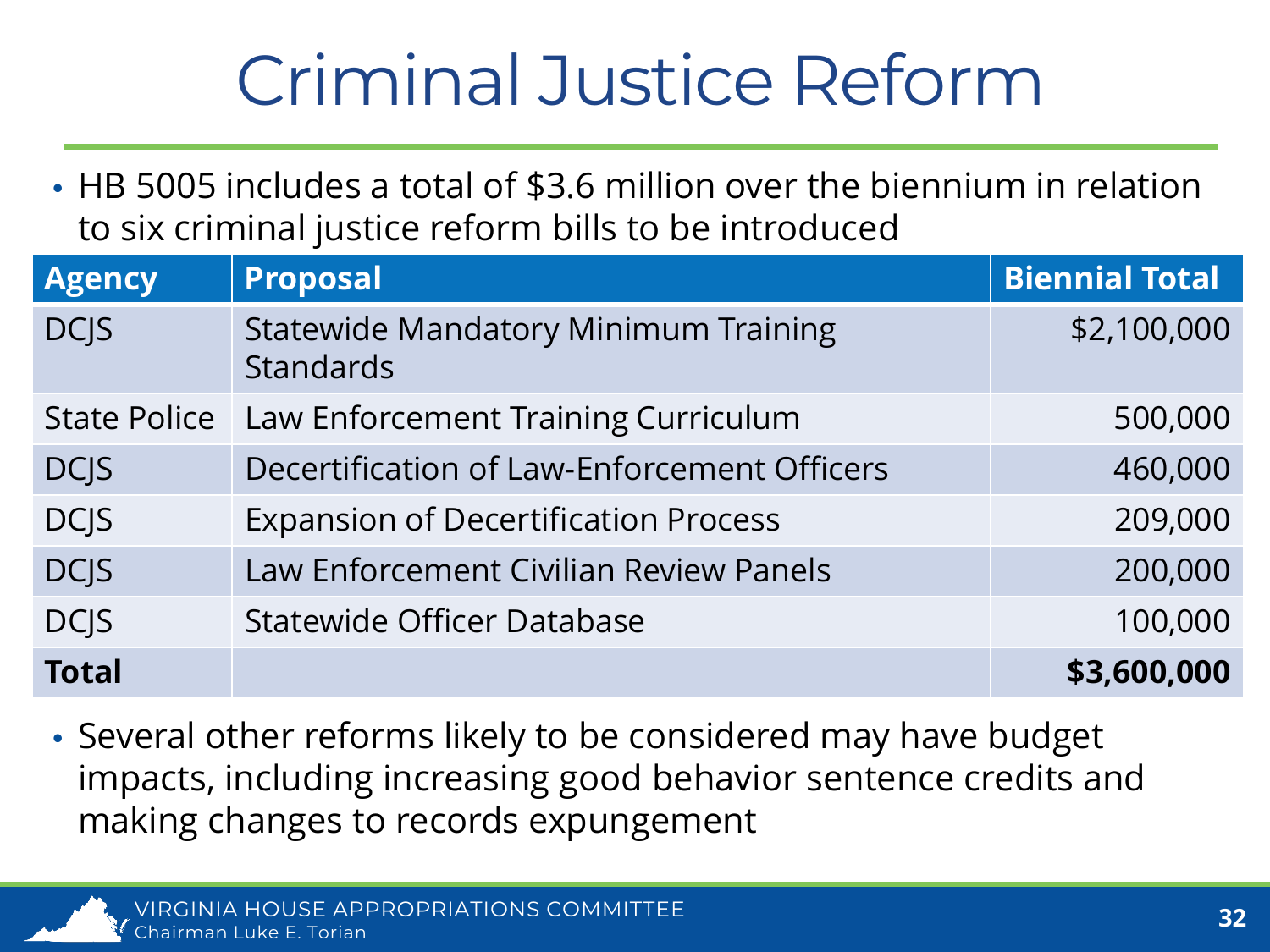## Natural Resources

- For Natural Resources agencies, Governor proposes \$30.6 million GF in restorations over the biennium, and \$30.4 million GF in new mandatory spending
	- WQIF \$30.4 million Part B required deposit in FY 2022 based on FY 2020 year-end balances
- Restoration of Unallotments:
	- WQIF \$3.8 million supplemental deposit in FY 2021 that had been included in Chapter 1289
	- Dam Rehabilitation \$15.0 million in FY 2021
	- Land Conservation \$5.5 million each year for the Virginia Land Conservation Fund
	- Historic Resources \$6.3 million in FY 2021 in one-time spending for various museum and cultural initiatives
	- All are presented as "one-time" spending although portion supports on-going programs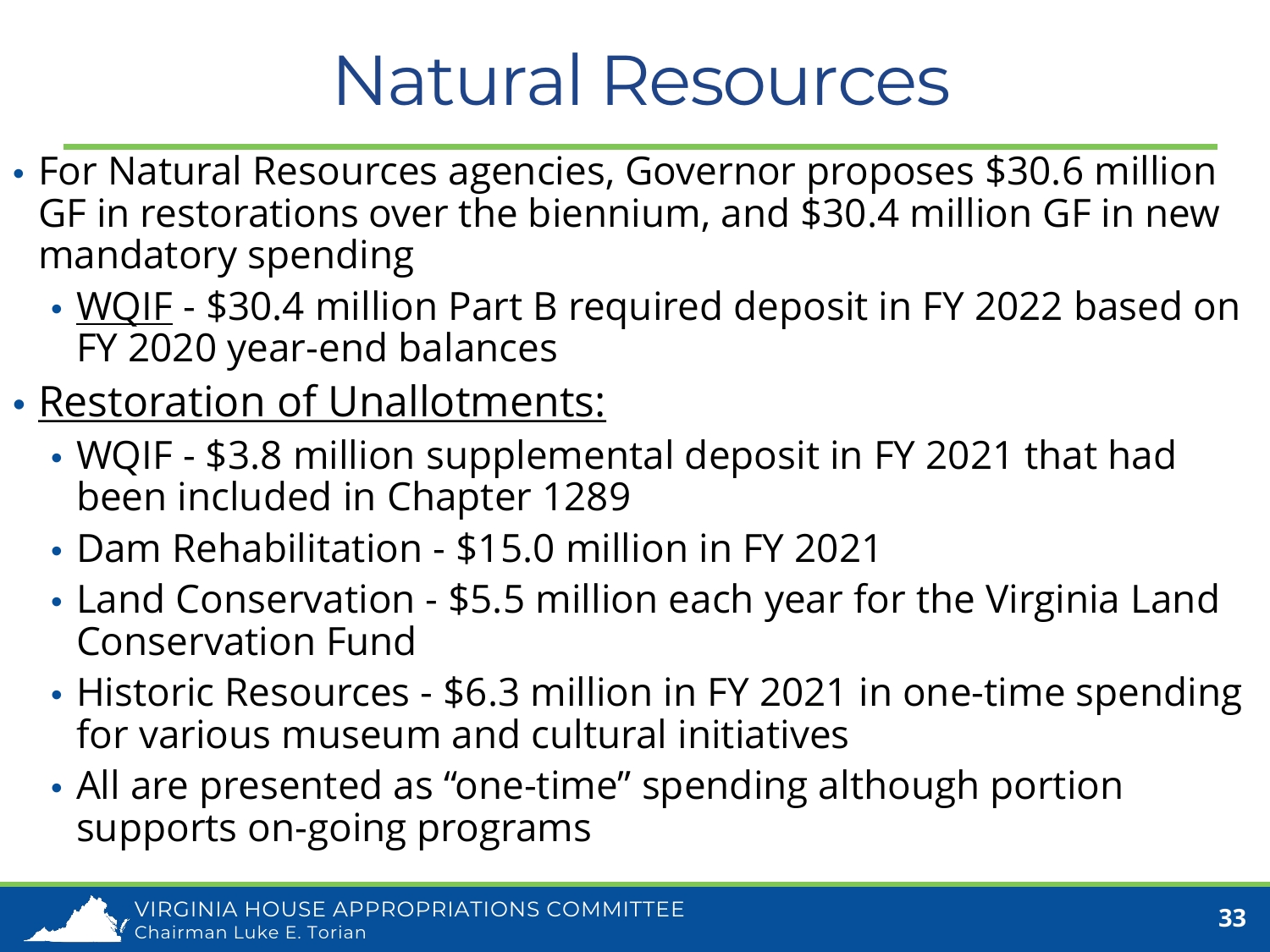## Natural Resources Language

- Language directs the Secretary of Natural Resources to develop a plan to require a solid waste disposal fee ("tipping fee"), and report recommendations by November 1, 2020
- Language extends water quality enhancement fee, directs DEQ to establish a workgroup to provide recommendations to improve long-term sustainability of program by November 1, 2020
- Part 4 amendment authorizes the Governor to enter into an MOU with the United States Forest Service (USFS) regarding a template for use by all Commonwealth Agencies who impact USFS land by lease, license, or permit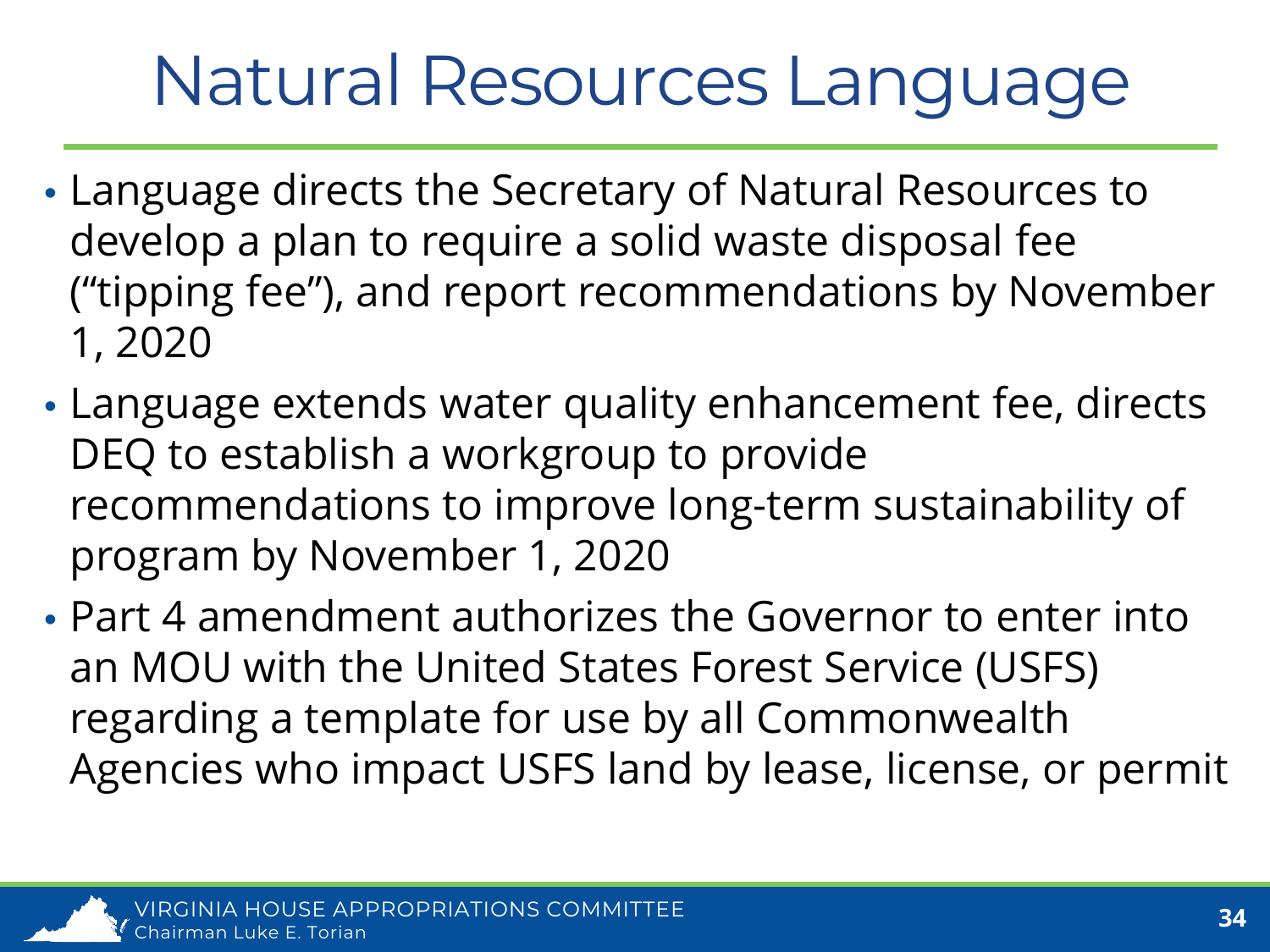## **Medicaid**

- Recognizes general fund savings of \$331 million GF through December 31, 2020 due to the enhanced federal Medical Assistance Percentage (E-FMAP) from 50% to 56.2% during the COVID-19 emergency
	- Provides the equivalent federal appropriation of \$331 million NGF in FY 2021
- Proposes \$89.1 million GF and \$245.3 million NGF to fund the continuation of Medicaid and children's health insurance coverage as required by the federal Families First Coronavirus Response Act through October 31, 2020
	- This is a condition of receiving the enhanced E-FMAP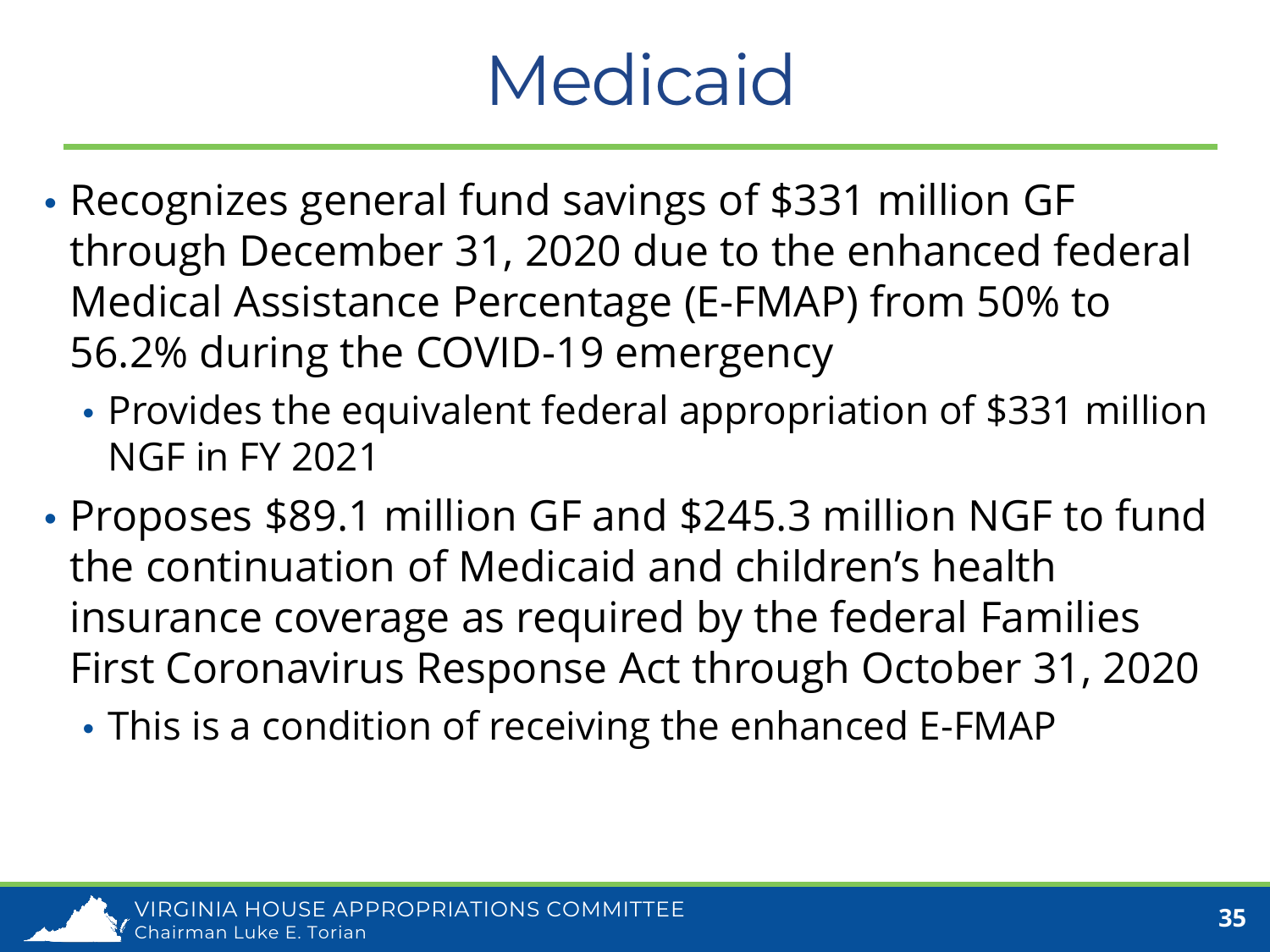## Child Care

- Proposes transferring \$16.6 million GF in FY 2021 from Department of Education to the Department of Social Services to contract with local partners to provide support to school divisions and local governments in leasing space to increase their capacity to provide care for schoolage children, as well as for the purchase PPE and cleaning supplies
	- Backfills DOE Direct Aid with \$16.6 million in FY 2021 from the Temporary Assistance to Needy Families (TANF) block grant for Virginia Preschool Initiative slots
	- A separate action backfills TANF funded child care with \$16.6 million from the Child Care Development Fund balances
- Expands language related to COVID-19 flexibility for licensing certain child day programs for children of essential personnel, allowing background check portability for child day program workers and providers and allowing schools to operate emergency child care to programs for children who have been identified as needing in-person services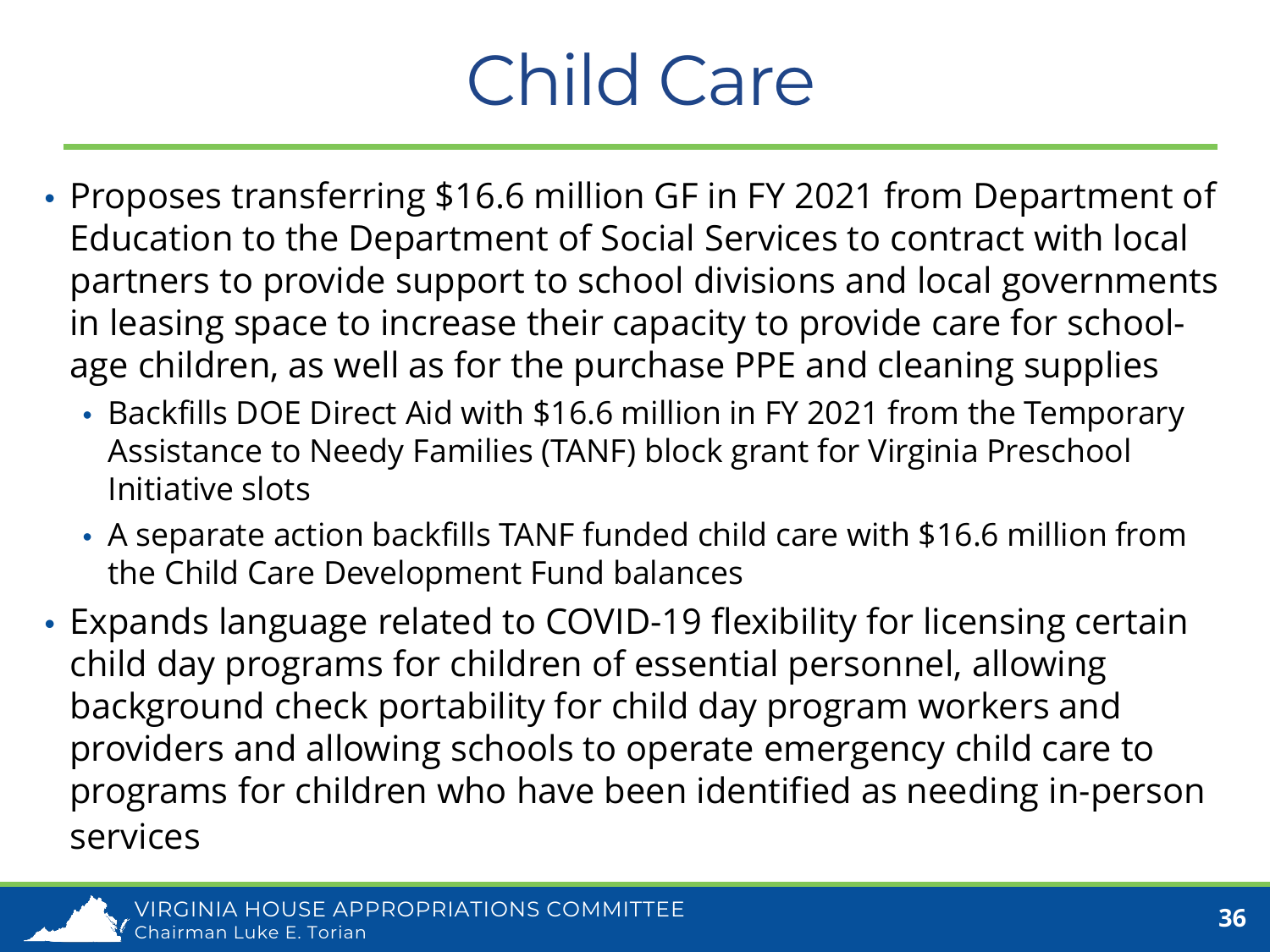## Food Security

- Proposes \$3.6 million from the TANF block grant in FY 2021 to fund a one-time benefit payment to families with children enrolled in Head Start
	- Will serve 14,198 children with an average payment of \$251 per child
	- These families did not receive enhanced federal COVID-19 pandemic SNAP EBT (P-EBT) benefits paid to families in June 2020
- Proposes \$650,000 from the TANF block grant for food banks for the emergency food supply package program for fall 2020 and winter 2021 if no other federal funding source is available for this purpose

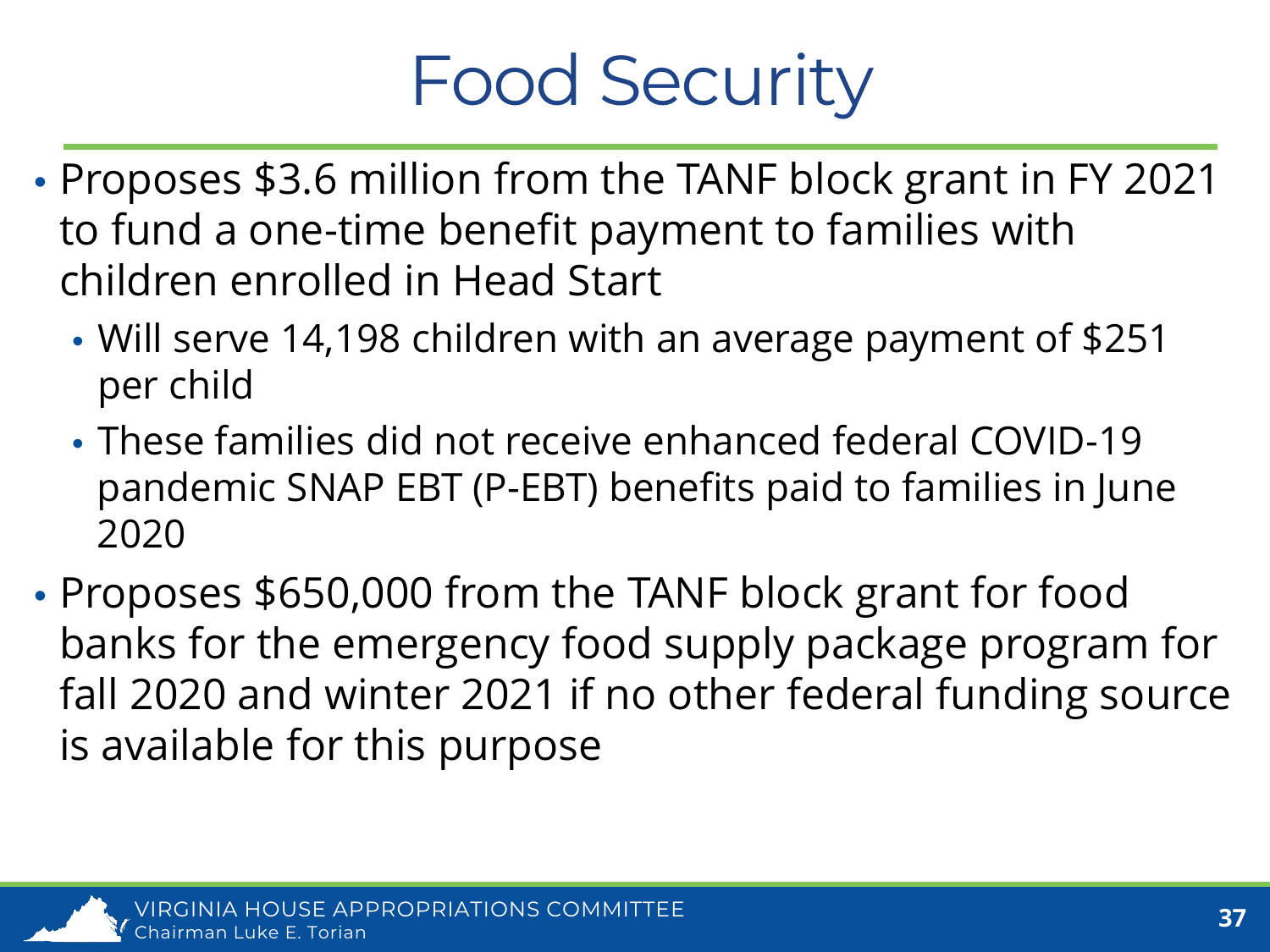#### Other Dept. of Social Services Actions

- Recognizes general fund savings of \$5.8 million GF through December 31, 2020 in the foster care and adoption subsidy programs due to the enhanced federal Medical Assistance Percentage (E-FMAP) from 50% to 56.2% during the COVID-19 emergency
	- Provides the equivalent federal appropriation of \$5.8 million NGF
- Provides one-time funding of \$211,253 in FY 2021 from TANF for TANF Unemployed Parents equal to 15% of the monthly benefit payment for four months
	- TANF beneficiaries received a 15% increase in their monthly benefits beginning July 1, 2020
	- Cash assistance for two-parent families is funded only with general fund dollars, however, this funding was originally unallotted and is proposed to be eliminated
	- TANF funding can be used up to a four months for one-time payments to needy families

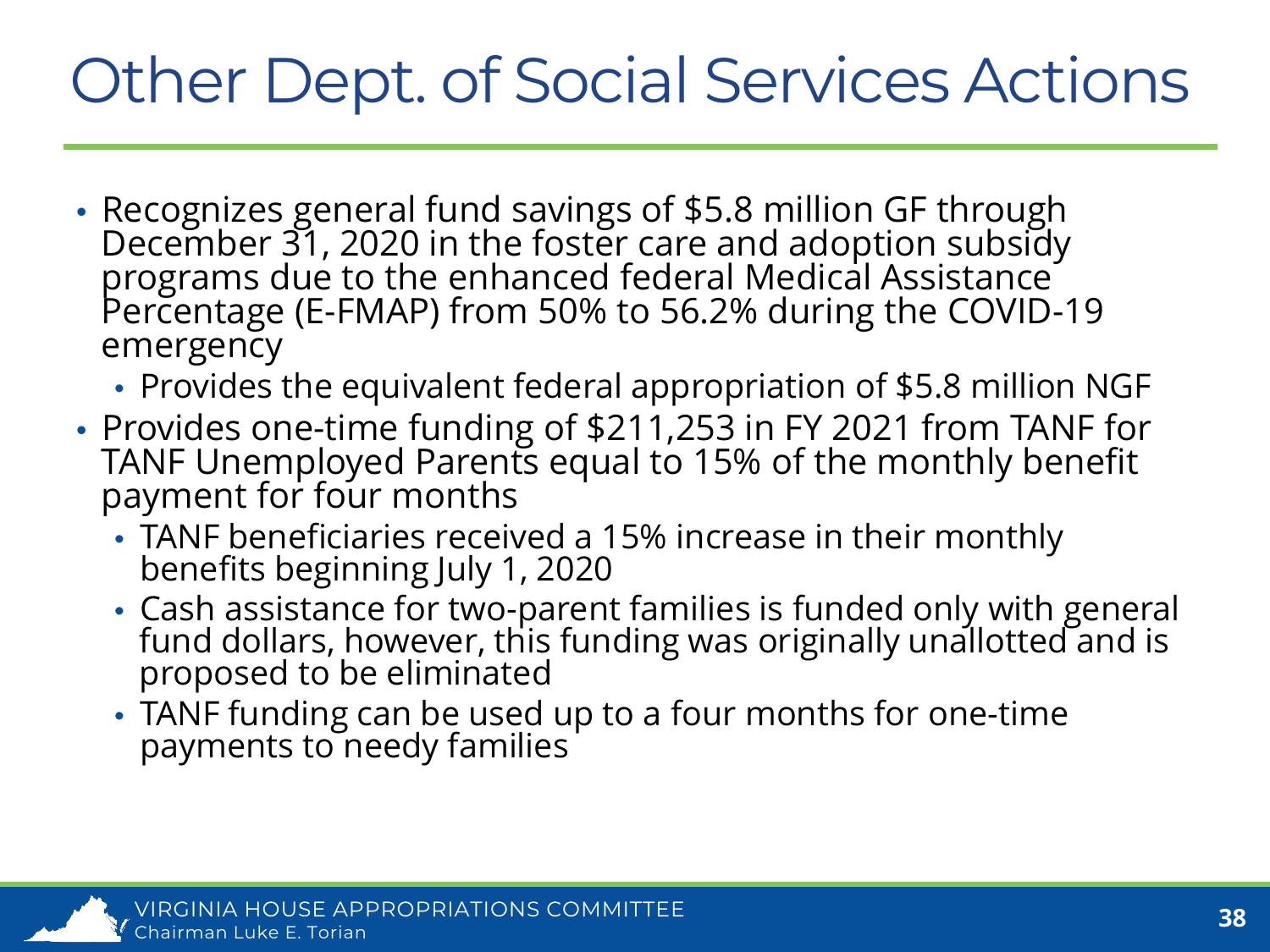## Transportation Amendments

- Includes 4 Language amendments within the Transportation Secretariat to provide the Secretariat flexibility to manage programs during the pandemic
	- Language under the Secretary of Transportation allows the Commonwealth Transportation Board (CTB) to redirect Revenue Sharing Funds allocated in FY 2020 and prior years, not currently needed, to other programs to mitigate the impact of reductions in Transportation Revenues
	- The language also allows for the redirection of funds from the State of Good Repair, High Priority Projects, and District Grant Programs if the funding is not currently needed. Language states funding must be replaced by 2025

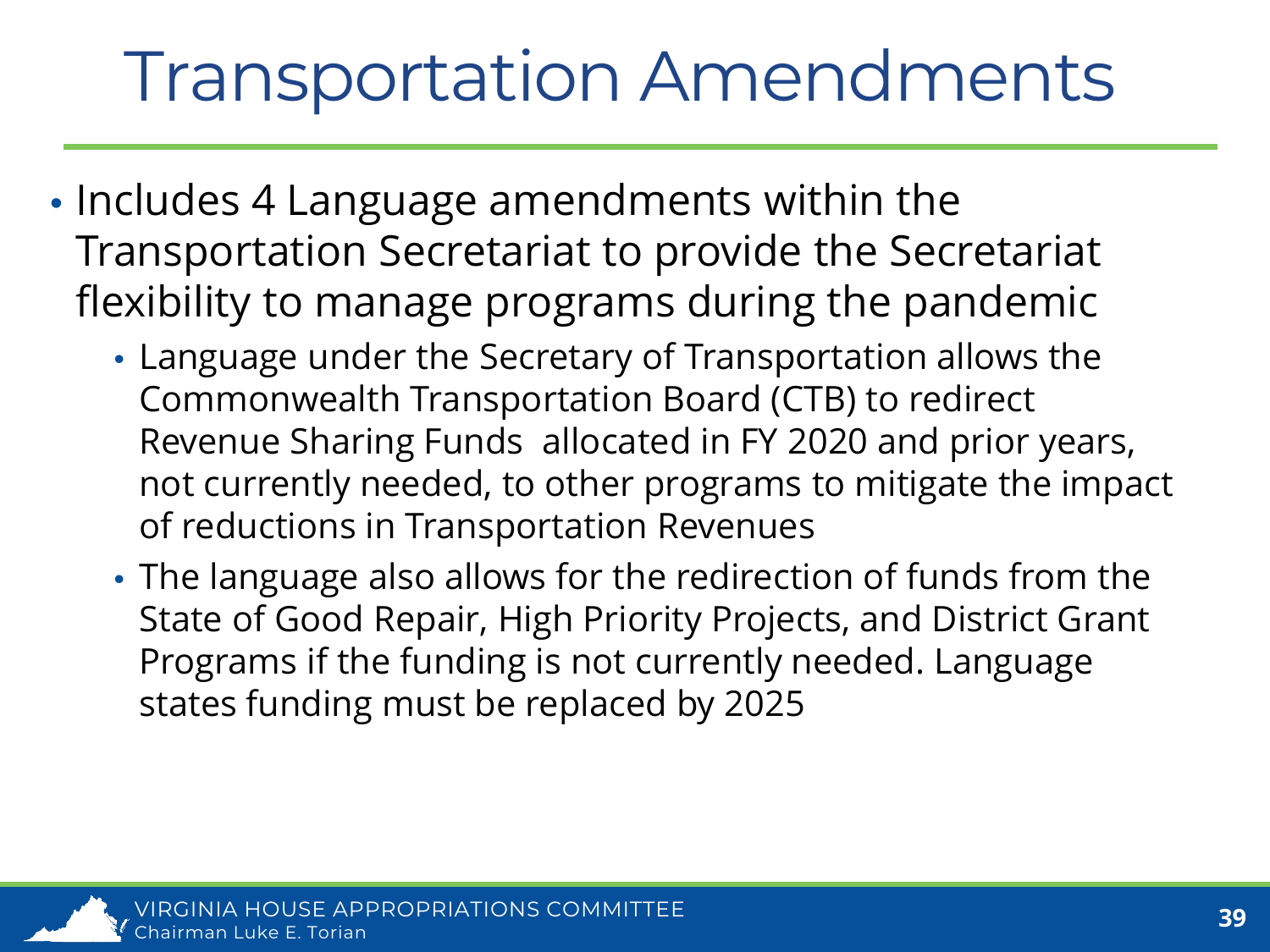## Transportation Amendments

- Also includes language under the Department of Public Rail and Transit which allows the CTB allocate funds as needed to maintain DRPT's operating budget at 2020 levels and to allow the Department to support the operation of the Virginia Rail Authority until the Authority is able to hire an executive director and staff
- Language under the Department of Motor Vehicles gives the Commissioner the authority to extend deadlines related to the issuance and renewals of DMV licenses and registrations during the pandemic